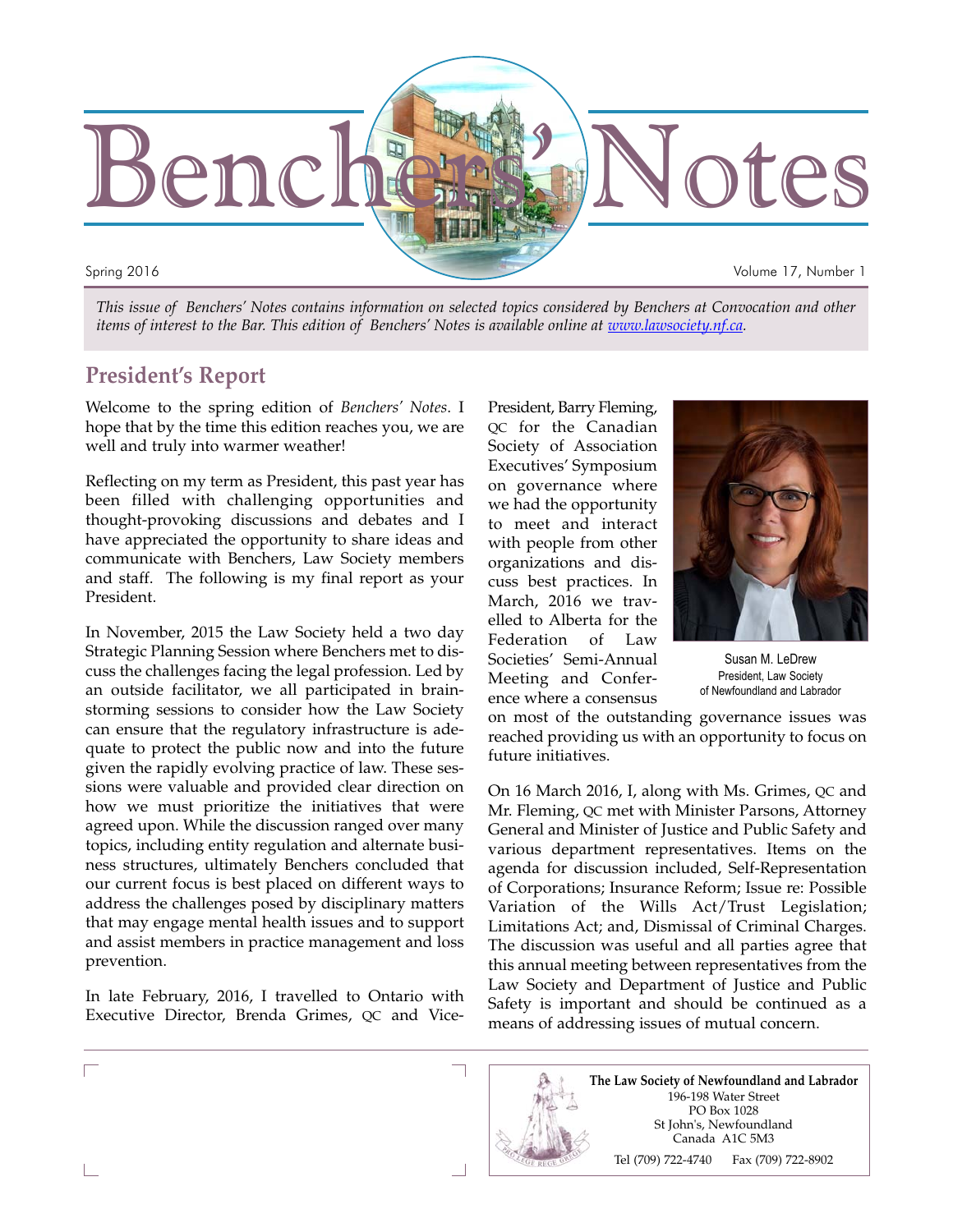On the more social side of the job, I had the opportunity to attend various ceremonies and receptions to honor colleagues receiving awards or setting out on new career paths and to also attend ceremonies of other regulatory organizations. I was delighted to attend the Swearing-in ceremony and reception for Queen's Counsel on 11 February 2016 where Linda S. Bishop, QC, Brenda P. Boyd, QC, W. John Clarke, QC, Genevieve M. Dawson, QC, David P. Goodland, QC, Gregory F. Kirby, QC, Jamie P. Martin, QC, Gary F. Peddle, QC and, G. Todd Stanley, QC were appointed. It was also a pleasure to officiate at the 19

February 2016 Call to Bar, presided over by The Honourable Alphonsus E. Faour, where a total of 14 students became lawyers and the 15 April 2016 Call to Bar, presided over by Chief Justice Whalen, where a total of 9 students became lawyers. The ability to participate in each Call to Bar is always an enjoyable experience and a great opportunity to meet with the newest members of our bar, the number of which is steadily increasing.

It is always sad to report on the passing of current or former members of our bar. With regret I note the passing of four members/former members of our Bar: Mr. Justice T. Alexander Hickman, Mr. James L. Thistle, QC, Mr. John G. Kelly and Mr. Gerald R. Fleming. These men will be greatly missed by family, friends and colleagues.

As I stated in the beginning of my report, I have truly enjoyed my time as President of the Law Society. The opportunities and challenges which come with this position, while at times arduous, are always rewarding. Thank you to everyone who I have worked with this past year and I wish the Law Society Benchers and staff continued success. ■

# **Publications of the SS Daisy Legal-History Committee**





**The eleven books shown here have been published in recent years by the** *SS Daisy* **Legal-History Committee. They offer a varied and interesting look at the development of law in Newfoundland and Labrador over the last two centuries and more. Please call 722-4740 for details on how you can purchase a copy or several – they make a great gift for any history buff(s) you might know!!!**

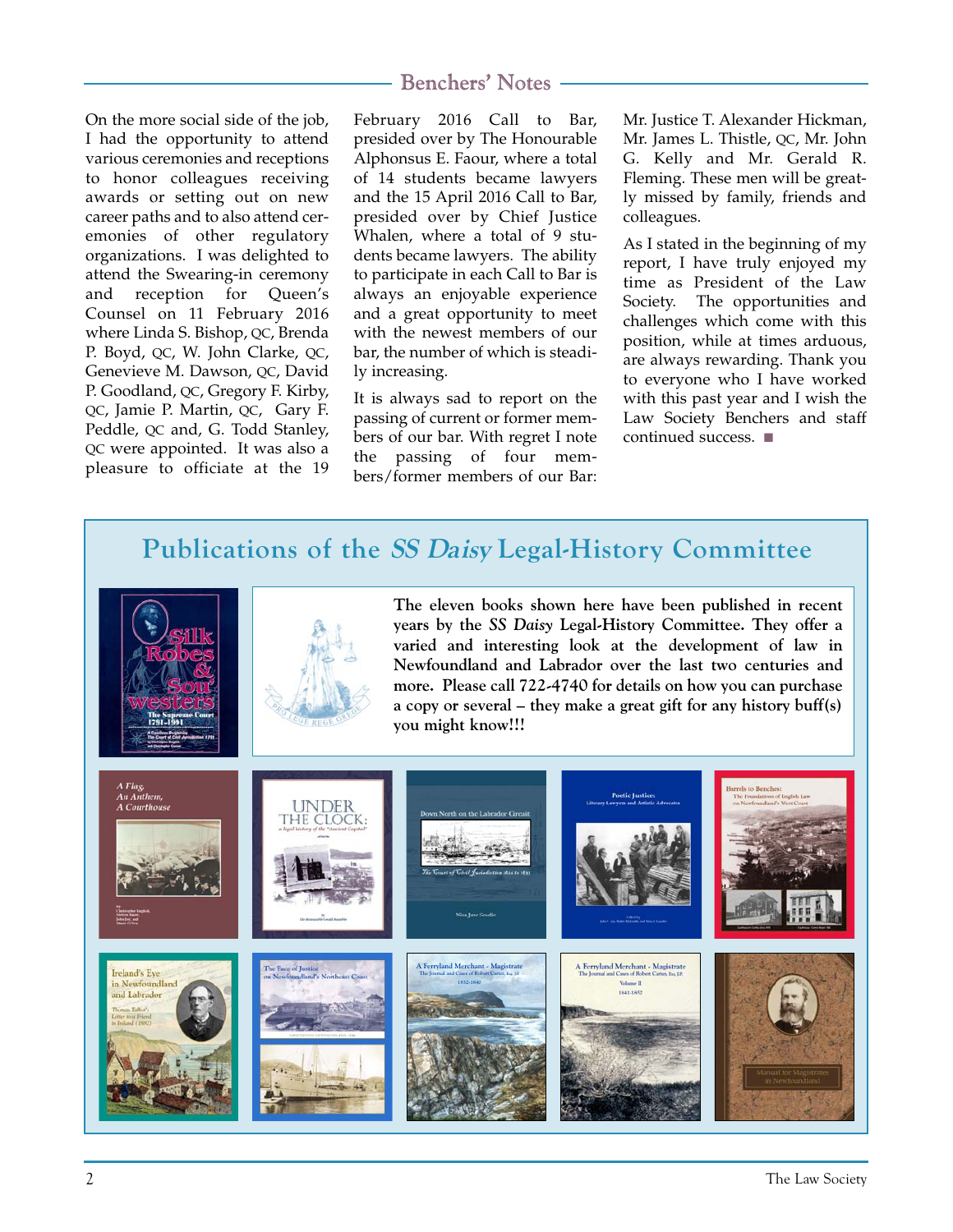# **Note from Brenda B. Grimes, QC** *Executive Director*

In her report, our President touched briefly on the strategic planning sessions that we held in November, 2015. I would like to take this opportunity to expand a little on the importance of strategic planning and the initiatives we hope to implement as a result of these sessions.

Ensuring that the Law Society engages in strategic planning is important because the Law Society doesn't exist in a vacuum – it has a mandate to regulate the legal profession and the practice of law, in the public interest. As the needs of the public change, so too must the methods of regulation. Strategic planning provides an opportunity to assess the changing environment and respond.

Strategic planning is also an important mechanism in helping Benchers to focus on governance and policy as opposed to the day to day operations of the Law Society. The strategic plan will help to clarify what Benchers expect from staff and allow operational priorities to be set accordingly.

With this in mind, Benchers and Senior staff of the Law Society met on 22 and 23 November to gather information and ideas on ways the Law Society can better regulate the legal profession, in the public interest and to begin to develop a strategic plan.

The takeaways from the sessions which we hope to incorporate into a strategic plan included both short term and longer term goals such as





Brenda B. Grimes, QC *Executive Director*

complaints resolution without formal discipline; random practice audits and practice management training.

While we have successfully implemented many of the short term initiatives, the longer term initiatives have resource implications which require further review and research.

In keeping with the theme of enhanced governance, this fall we held a new Bencher orientation session which we hope, along with the orientation manual developed last year, helped our incoming Benchers to better understand the work of the Law Society and their responsibilities to the public. We intend to continue to improve on our orientation process as we move forward.

In closing, I would like to remind you that the Law Society's Annual General Meeting will be held on Friday, 10 June 2016 at 2:00 pm at the Law Society. Our Annual Dinner and Cocktail Reception will be held the evening of Friday, 10 June 2016. You will find the registration form and further details on the Annual Dinner and Cocktail Reception on our website, www.lawsociety.nf.ca . ■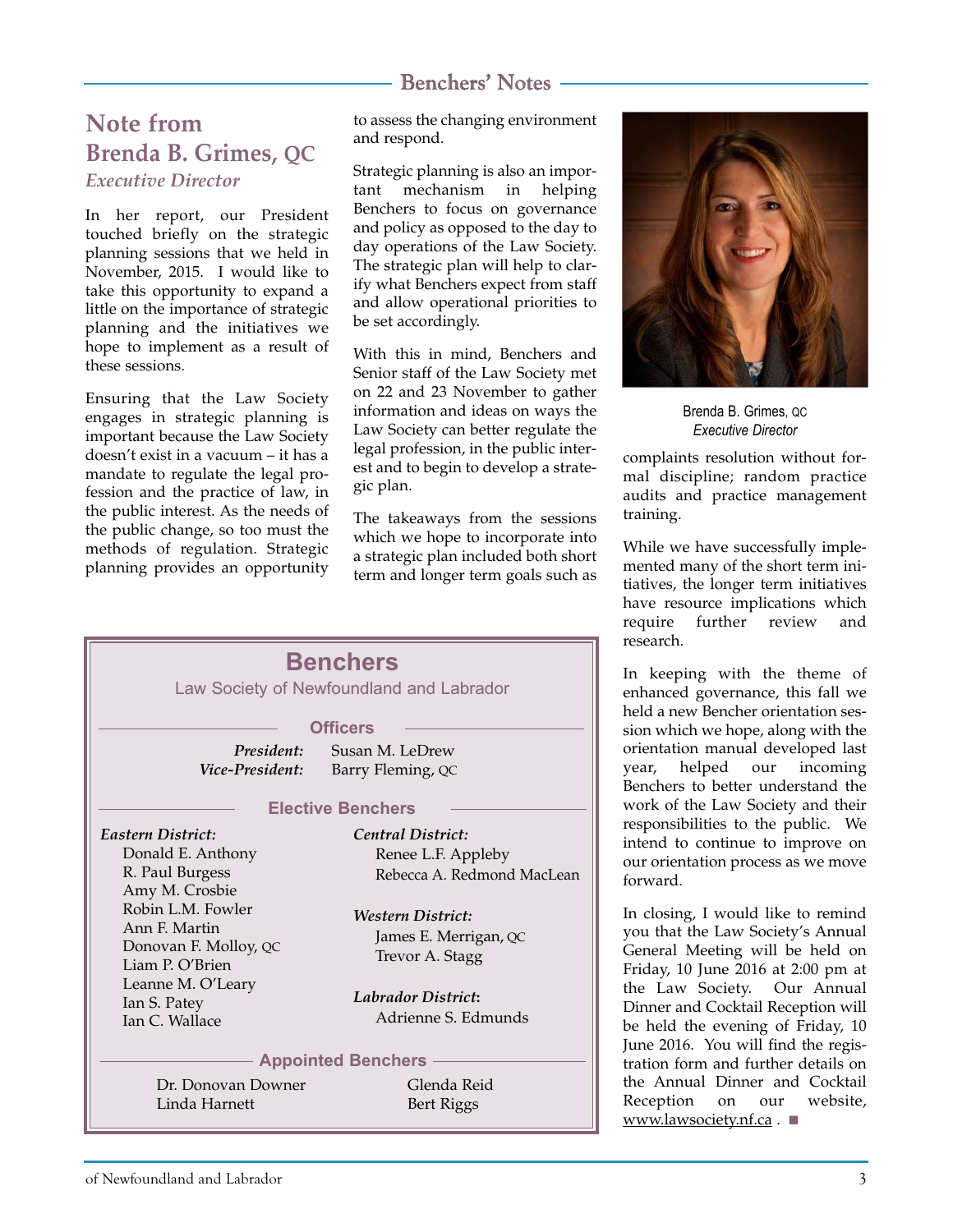# **Our Professionals' Assistance Program**

As a lawyer, you provide vital services and support to the public. It is essential that you invest the time and energy necessary to take care of yourself.

The Lawyers' Insurance Programme funds the Professionals' Assistance Program as part of risk management. We understand the value of the services you provide and we are committed to ensuring that you have the support you need to serve the public properly.

The purpose of the Professionals' Assistance Program is to ensure that effective assistance is available to lawyers, employees of lawyers, articled clerks, students, and their families who may require support for all types of personal problems which cannot be solved without assistance.

Our service provider, *Homewood Human Solutions*, has more than 33 years of experience and capability.

Homewood's website, *www.homewoodhumansolutions.com* offers an array of online resources.

To Register for *Homewood Human Solutions* Member Services:

- 1. Go to homepage: *www.homewoodhumansolutions.com.*
- 2. Once the homepage is displayed, click "Login" in the top right corner, and click "Register".
- 3. You will be requested to enter your Company / Organization name. If you are unsure of Company /Organization name you will be allowed to temporarily register without this information, however you will not have access to certain tools until your registration is validated by *Homewood Human Solutions* (within 24-48 hours).
- 4. Complete the profile section by selecting the proper information displayed in the text box(es) provided and click "Continue".

#### *Trouble registering? Please call the Client Service Centre for immediate assistance at 1.800.663.1142*

5. Fill in the required personal, address and system information on the form that is displayed, and click "Continue".

6. You have now created your member profile for access to the Member Services Area, providing you with seamless access to a number of online tools and resources. You will have the option of logging out or continuing on to the Member Services Area using the username and password you created. If you want to continue into the Member Services area, please click "Continue".

*Note:* A confirmation e-mail containing your username and password information will be forwarded to the e-mail address that you provided during the registration process. On subsequent visits, simply log in with your chosen username and password by clicking on "Login".

*Trouble logging in? Please call the Client Service Centre for immediate assistance at 1.800.663.1142.*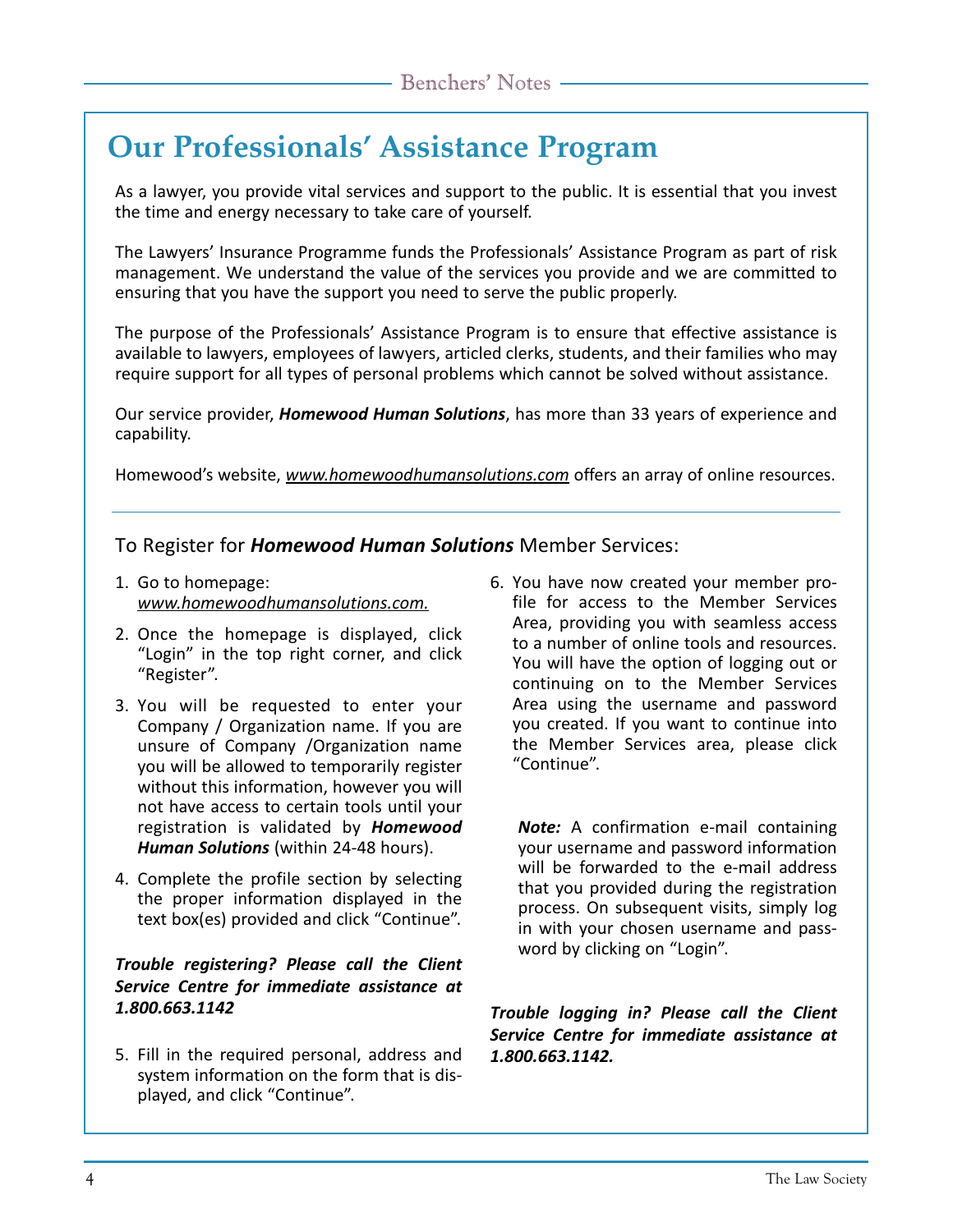# **Decisions, Decisions, Decisions**

*Below is a brief summary of some of the decisions taken by Benchers during the period from October 2015 up to and including February 2016.*

#### **October 2015**

The 6 October 2015 meeting of Benchers was presided over by Vice-President, Barry Fleming, QC in the absence of the President, Ms. LeDrew. Mr. Fleming, QC opened by welcoming the new Benchers, Mr. Robin Fowler, Mr. Ian Patey, Ms. Renee Appleby, Ms. Rebecca Redmond MacLean, and Mr. Trevor Stagg. Introductions were made around the table.

Benchers were advised that preparations for the strategic planning process were underway and it was noted that any plan would need to be dynamic and subject to review to be effective. Next, the Insurance Committee tabled their report. Chair of the Insurance Committee, Ms. Ann Martin noted that the Committee had meetings in June, July and September which were primarily dominated by discussions regarding the Transaction Levy. She also advised that the actuary had been engaged to advise on how to deal with any money in excess of the Capital Pool target, if and when that target was reached. Benchers discussed the best way to address the prevalence of missed limitation claims and the Committee was asked to consider best practices in this area and report back to Benchers.

The meeting then turned to a discussion on the Transaction Levy. Benchers were provided with a memo and background material from Ms. Grimes, QC outlining the history and development of the Transaction Levy. They were also provided with a report from Andre Normandin, Actuary (who was in attendance and gave a presentation to Benchers), which showed that enough cumulative data has been

collected over the last 10 years to allow him to recommend changes to the way the Transaction Levy is charged in order to ensure that a greater proportion of the cost associated with certain risks be borne by those practising in those riskier areas.

The Law Society's claims' experience from 2006 to 2015 showed that 40% of the claims arose from real estate transactions while 35% arose from civil litigation transactions. The actuary recommended that 70% to 80% of the cost of claims in these higher risk areas be paid for by the levy charged in those areas. Since the volume of real estate transactions on which the levy is collected exceeded the volume of civil litigation transactions on which the levy is collected by a factor of about 7 to 1, he recommended that the levy charged on real estate transactions go down while the levy charged on civil litigation transactions go up.

Following Mr. Normandin's presentation, a general discussion ensued which highlighted some areas of concern with the introduction of a variable system. Mr. Normandin indicated that we do not have enough data to address a broader degree of variability beyond the distinctions between real estate and civil litigation.

Some Benchers queried whether there were other ways of approaching it from a risk perspective. While the actuary indicated that another way is to have varying deductibles, his experience shows that it is not as effective. As for increasing the costs for people with repeat claims, Benchers were advised that that is not the experience in Newfoundland and Labrador.

Following a thorough discussion, Benchers resolved that the Transaction Levy payable on real estate transactions be reduced to \$30.00, effective 1 January 2016 and that the Transaction Levy payable on civil litigation transactions be increased to \$75.00, effective 1 January 2016.

After the extensive discussion on the Transaction Levy, Ms. Sheila Greene, QC reported that discussions on governance remained ongoing at the Federation meetings in Winnipeg but she felt positive about the ultimate results of that meeting. She noted that the conference portion was focused on the report from the Truth and Reconciliation Commission which had called on the legal profession to do its part to ensure cultural competency. Ms. Greene, QC and Mr. Fleming, QC commented on the quality of the presentations and the moving nature of the material presented.

Law Society accountant, Mr. Richard Yabsley, joined the meeting to present the internal statements for the Law Society, the Insurance Programme and the Assurance Fund for 31 August 2015, and an investment return summary.

The Discipline report was provided followed by the Education Committee report in which Benchers approved twelve transfers under the National Mobility Agreement and issued thirteen Certificates of Fitness. Mr. Ian Wallace, Chair of the Committee advised that one Application for Admission as Student and three notices of resumption of practicing status had been approved by the Education Committee. Benchers then approved fourteen applica-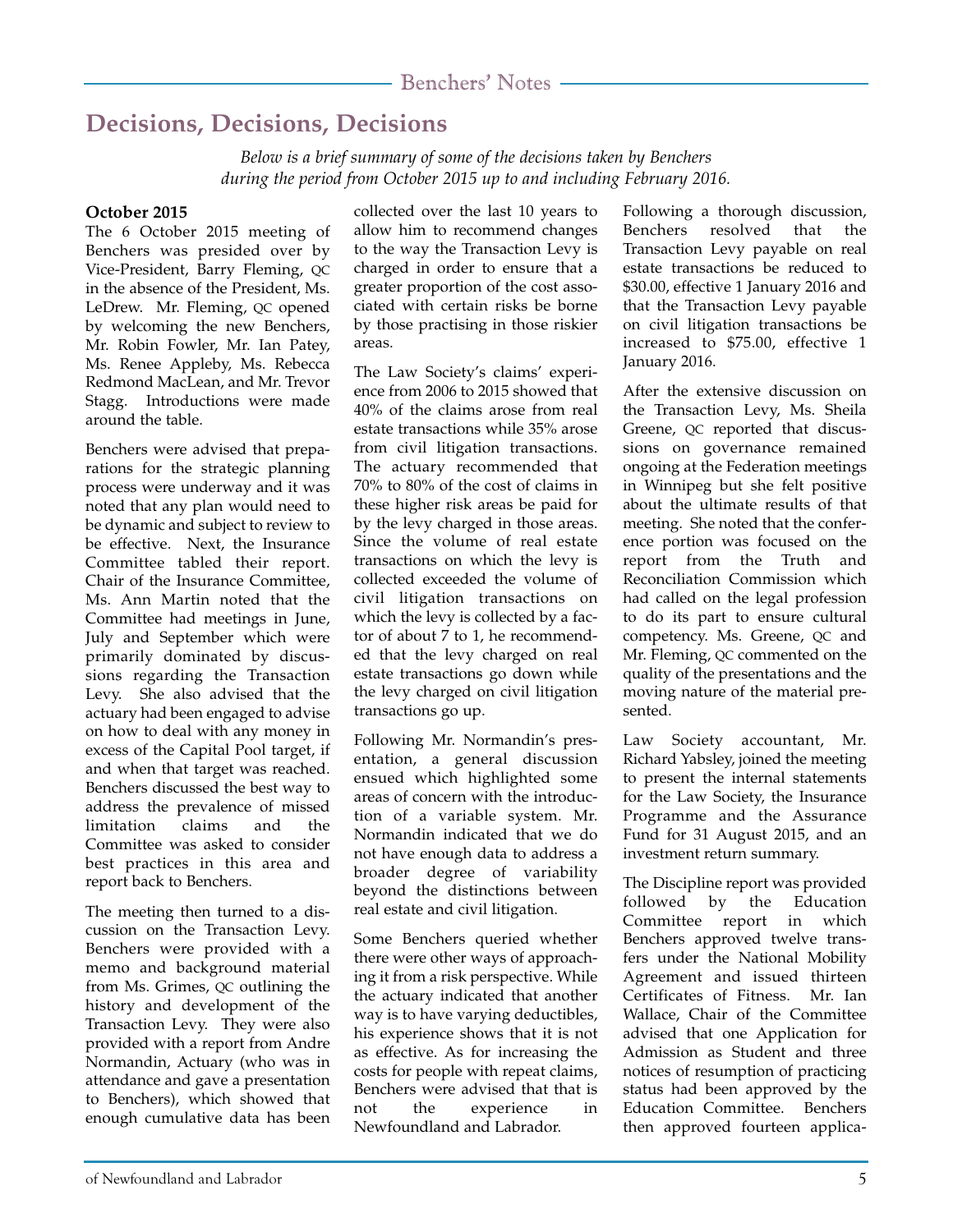tions for Non-Practicing status and three applications to resign membership.

Ms. Grimes noted that Chief Justice Green was seeking input from Benchers regarding ways to commemorate the 40<sup>th</sup> Anniversary of the Court of Appeal. Following a discussion, Benchers concluded that the Law Society would host an appropriate CLE and a reception to follow.

#### **December 2015**

The 14 December 2015 meeting of Benchers was presided over by the President who opened by thanking Past President, Kenneth Baggs, QC for his commitment, thoughtful comments and dedication throughout the year. She also thanked Vice-President, Barry Fleming, QC for acting as Chair for the October convocation and welcomed the new Benchers.

Ms. LeDrew proceeded to report on her activities since becoming President. Ms. LeDrew noted that the 2015 AGM and Annual Dinner and Cocktail Reception was well attended and that people seemed happy with the changed approach. She officiated at the 19 June 2015 Call to Bar ceremony and attended the reception which followed where eleven candidates in total were called. Ms. LeDrew thanked Vice-President, Mr. Barry Fleming, QC for officiating the 9 October 2015 Call to Bar, where twelve candidates were called. She gave remarks at the Swearing In of Justice Cillian Sheahan on 7 July 2015 and the Swearing In of Judge Noble on 4 November 2015 and attended the receptions which followed. She also attended funerals for members Ed Hearn, QC and Corwin Mills, QC and attended and gave remarks at a tribute to the late Justice Keith Mercer on 11

September 2015. The President went on to advise that, on 19 August 2015, she and Ms. Grimes, QC met with Justice Whalen to discuss a number of matters including tributes to former members in the Court and the appointment of Lay Benchers; on 20 and 21 September 2016 we hosted the Executives of the Atlantic provinces to discuss areas of mutual interest; the President, Vice-President, Mr. Fleming, QC and Ms. Grimes, QC attended Federation meetings in Winnipeg from 30 September to 3 October, 2016; and, on 22 and 23 November 2015 participated in the Strategic Planning Sessions.

Ms. Ann Martin, Chair of the Insurance Committee provided a written report from the Committee and reports from the actuary, Andre Normandin. Mr. Normandin's reports outlined a proposed policy for setting premiums and his recommendations for the base insur-

#### **NEWFOUNDLAND & LABRADOR CONTINUING LEGAL EDUCATION**

P.O. Box 1028, St. John's, Newfoundland & Labrador, A1C 5M3 Tel: 722-4740, Fax: 722-8902, e-mail: cle@lawsociety.nf.ca

# Gain The Edge! Negotiation Strategies for Lawyers

A one day seminar led by **Martin Latz, Esq.,** Scottsdale, Arizona Negotiation Expert and Author of *"Gain the Edge: Negotiating to Get What You Want!"*

Thursday, June 16, 2016 from 9:00 am – 4:00 pm

3rd Floor, Law Society Building, 196-198 Water Street, St. John's, NL

#### **About the Seminar:**

You negotiate every day! In fact, your ability to effectively negotiate may be the most critical skill you possess. Yet most negotiate instinctively or intuitively. This seminar will help you approach negotiations with a strategic mindset. And make no mistake – no matter how much you've negotiated, you can still learn. Adding that one new tactic may be the difference between winning and walking away empty-handed.

Martin Latz is one of America's leading experts and instructors on negotiating techniques. A Harvard Law honors graduate, Marty will help make you a more effective negotiator and a more effective advocate for your clients.

• Registration deadline is Wednesday, June 15, 2016 •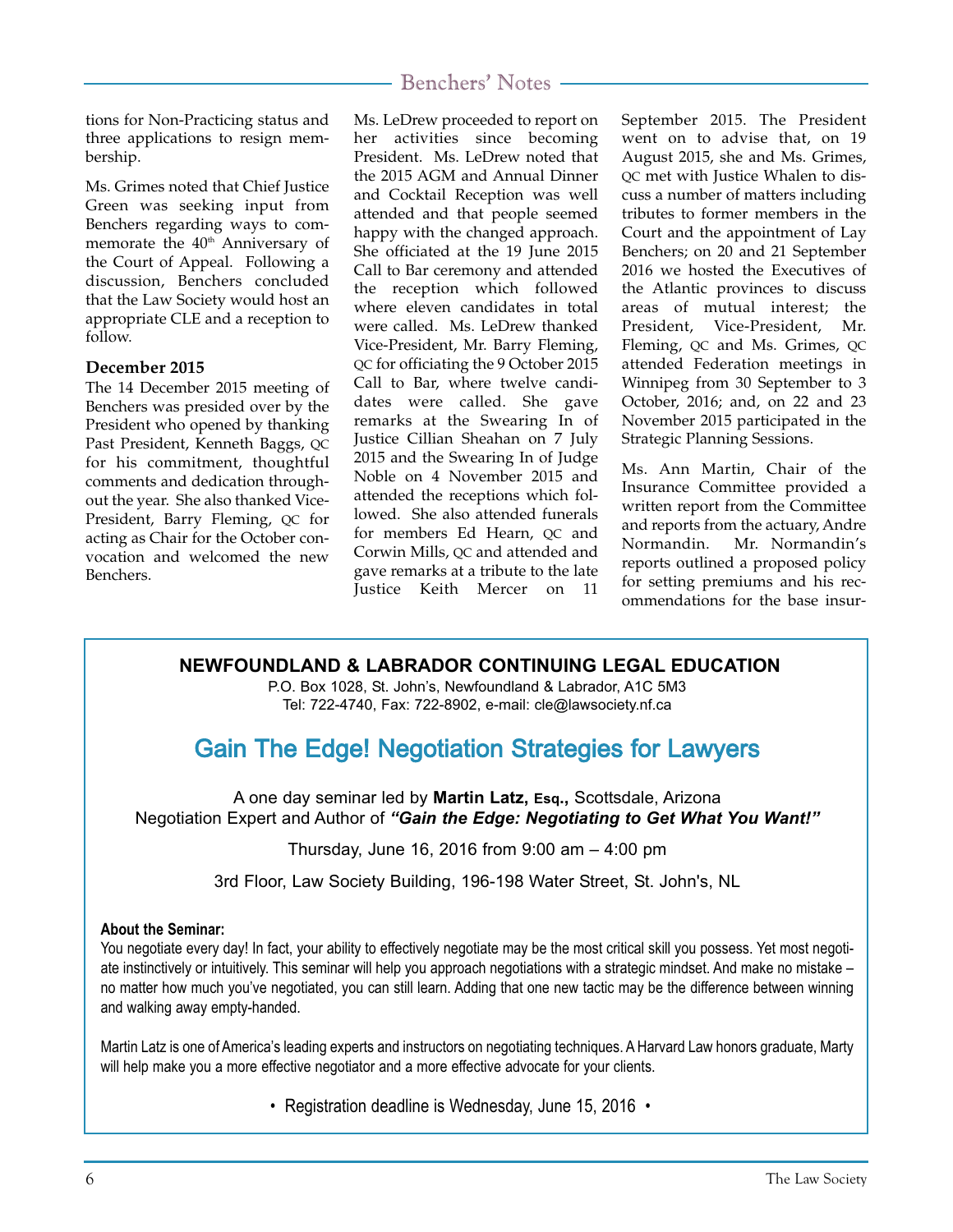ance premium for 2016. Ms. Martin advised that decisions were required from Benchers on approval of the Premium Setting Policy, the Base Insurance Premium and the Insurance Programme budget for 2016 and Benchers approved all three. Ms. Martin went on to report on the research compiled with respect to loss prevention in other jurisdictions and the statistics compiled by Ms. Ringrose which showed a breakdown of the type of practice where missed limitations periods most frequently arise. It was agreed that the Insurance Committee would provide recommendations for addressing the problem to Benchers at the next Convocation.

The discussion then shifted toward a request for support from the Public Legal Information Association of Newfoundland and Labrador (PLIAN). Ms. Grimes, QC advised Benchers that, according to the auditors, it would be appropriate to create categories of restricted surplus to allow for funding of different initiatives as part of a surplus policy for the Law Society. Benchers agreed that, since PLIAN does very good work on an extremely limited budget and its objectives are aligned with the Law Society, the Law Society would provide PLIAN with \$30,000.00 in funding in the 2016 budget and would consider the feasibility of a multi-year commitment in the development of a surplus policy.

Law Society accountant, Mr. Richard Yabsley joined to discuss the financial position of the Law Society, the Insurance Programme and the Assurance Fund, provide Benchers with information with respect to investment returns, and confirm that all government remittances had been made appropriately. Benchers approved the proposed Law Society Budget for 2016 which contained no increase in any fees.

Ms. Sheila Greene, QC was in attendance and gave Benchers a report on the activities of the Federation of Law Societies of Canada. Ms. Greene, QC noted that the governance review was still ongoing although nearing a conclusion and requested Benchers' approval on two motions for the upcoming Federation Council meeting: 1) Composition, Approval Committee for the Canadian Common Law Degree Program; 2) Changes to the CanLII Governance Agreement. Benchers gave Ms. Greene, QC authority to vote on items 1 and 2.

The Discipline report was provided followed by the report of the Education Committee by Chair, Mr. Ian Wallace. Benchers approved three transfers under the National Mobility Agreement. Mr. Wallace advised Benchers that two Applications for Admission as a Student and five notices of resumption of practicing status had been approved by the Education Committee. Benchers went on to approve seven applications for non-practicing status and two applications to resign membership.

Next Benchers were provided with a memo outlining proposed changes to the Code of Professional Conduct. Ms. Weir provided an overview of the extensive processes undertaken through a number of different local and national committees prior to the submission of the changes for approval. Benchers approved the proposed amendments to the Code of Professional Conduct.

Benchers agreed that the Executive Committee would review the Strategic Planning Report written by Allan Fineblit, QC and make recommendations to Benchers on how to proceed. Benchers were then provided with an update on the issue before the Rules Committee regarding allowing corporations to be represented by individuals. Benchers had at an earlier meeting

accepted the recommendation of a committee comprised of three Benchers that there should be no change to the current requirement that corporations be represented by lawyers but asked that it be further considered by members of the Access to Justice Committee. Following a report from Mr. Ian Wallace, Chair of the Access to Justice Committee, it was concluded that Benchers do not support representation of corporations by non-lawyers.

After a brief discussion on the commemoration plans for the 40<sup>th</sup> Anniversary of the Court of Appeal it was recognized that, due to failing health, Chief Justice Hickman would not be able to attend the Benchers' Christmas Reception, which would be the first one he had ever missed. Benchers were saddened to hear this.

#### **February 2016**

The February 15, 2016 meeting of Benchers was called to order by the President, Susan LeDrew. The meeting began with a report from the President on her activities since the December 2015 meeting. On 8 February 2016 she attended and gave remarks at a tribute to the late Chief Justice Hickman. She noted the eloquent comments from the two sitting Chief Justices and from Justice Wells and advised that the family expressed sincere gratitude for the tribute. On 11 February 2016 she attended the ceremony and reception for newly appointed Queen's Counsel.

The Law Society's Federation representative, Sheila Greene, QC provided her written report and noted that the recent Council meeting in December was one of the better meetings they had had in a long time.

In the absence of the Chair of the Insurance Committee, Ms. Grimes, QC presented the Committee's report. The recommendations in the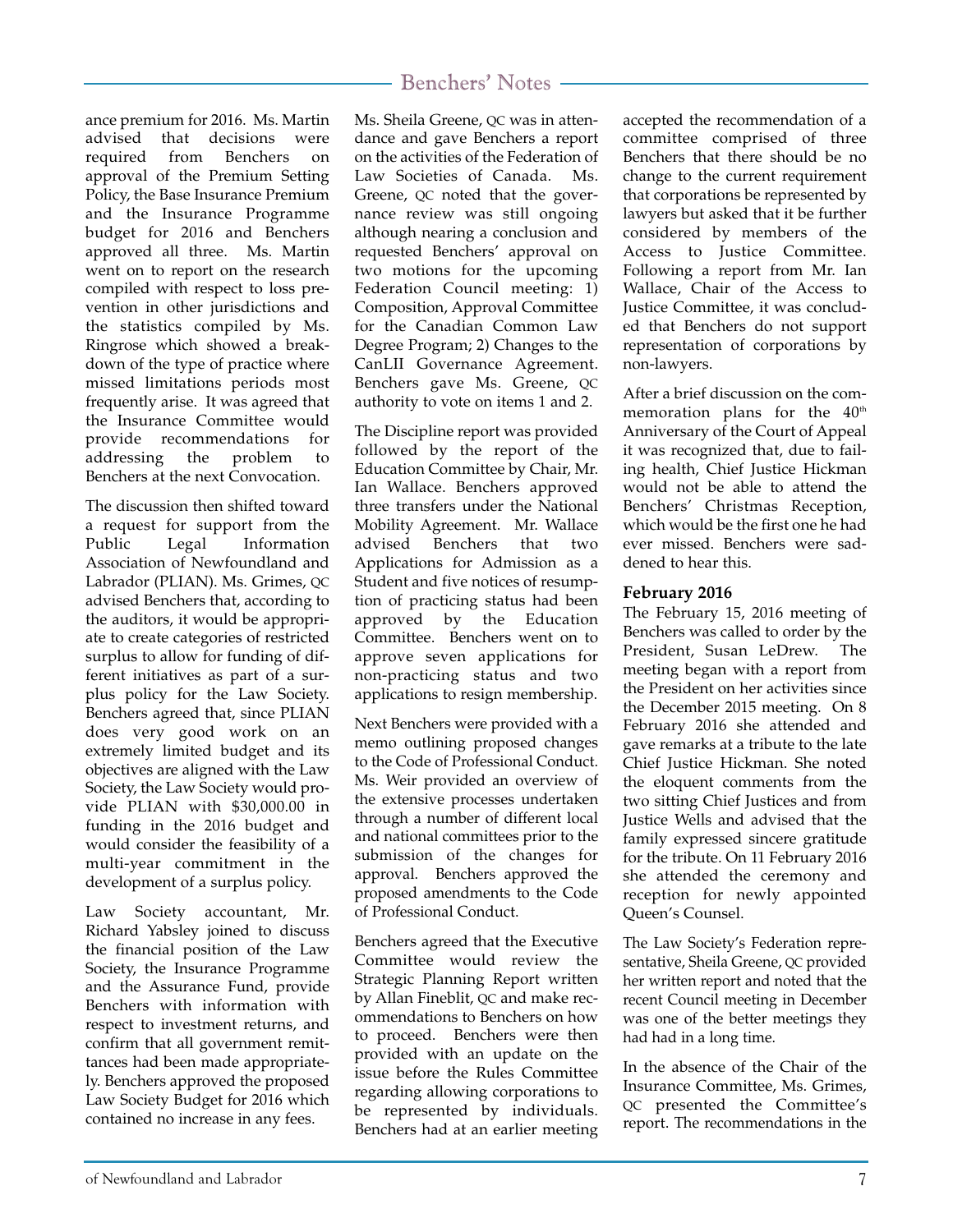report included a self-assessment checklist, a voluntary risk assessment visit and the development of a mentoring program, as well as additional CLE/wellness programs. The report was well received with some Benchers highlighting the public protection value of the initiatives suggested, particularly as it related to communication and quality of service issues. The report and recommendations of the Insurance Committee were approved by Benchers for implementation.

Ms. Grimes, QC went on to advise Benchers that revised Rules of the Reciprocal (CLIA) would be presented to Benchers at a subsequent meeting for approval, noting that the new Rules will better reflect the maturity of the locally managed insurance programs and make it more likely that, over a reasonable time frame, each jurisdiction will cover its own losses. She also advised Benchers that a notice seeking expressions of interest for three vacancies opening up on the CLIA board would be circulated to members, noting that individuals other than lawyers could be referred for nomination, provided they fit the skills matrix.

Ms. Grimes, QC advised that, in accordance with Benchers' instructions, the Insurance Committee had conducted a further review of the Transaction Levy as it relates to family law matters. She noted that a group of lawyers who had expressed concern regarding the changes were provided with the average payout for claims in the family law area since 2004 and the average number of filings in court, the accuracy of which had been verified a number of times by the Court. She also indicated that the actuary had been provided with the number of filings and concluded it was appropriate to charge a \$75.00 levy on family law files. As a result, the Insurance Committee was not

recommending any changes. Following the discussion it was agreed that, as the decision had already been made and no changes were being recommended, there was no further action to be taken.

Richard Yabsley, Law Society accountant, joined the meeting and pointed out that, due to a couple of recoveries on the discipline side, the projected costs for the Law Society would not be as high as anticipated and, therefore, there might be a small surplus for 2015. With respect to the Insurance Programme, he indicated that, until he receives figures from the actuary and CLIA, there are no real changes to report. He advised that, while there is slightly more than the recommended surplus in the Assurance Fund, the actuary expressed no concern.

In keeping with the theme of finances, a written report was provided by the Finance and Accounts Committee. Mr. Fleming, QC noted that the return for 2015 was 2.45% and that our equity holdings have fallen to 16% against the 25% allowed. Given the current market and Benchers' stated desire to keep equity holdings below 20%, this is prudent. He further noted that his Committee will be meeting with the auditors as required under the new Terms of Reference.

The Discipline report was provided followed by the Education Committee report in which Benchers approved one transfer under the National Mobility Agreement and issued fourteen Certificates of Fitness. Mr. Ian Wallace, Chair of the Committee advised that three Applications for Admission as a Student and eight notices of resumption of practicing status had been approved by the Education Committee. Benchers then approved ten applications for Non-Practicing status and ten applications to resign membership. The Honours and Awards Committee recommended that P. Derek Lewis, QC be granted Life Membership. Benchers approved the same.

Benchers went on to adopt the recommendations of the Executive Committee flowing from the strategic planning session; approve Terms of Reference of all Law Society Committees and approve the appointment of Robin Fowler to the Education Committee, effective immediately and future appointments of Glenda Best (effective 1 July 2016) and Andrew Wadden (effective 1 January 2017) to the Committee as well.

Following a brief discussion of selfrepresentation of corporations and the agreement that the issue be placed on the agenda for the Law Society's meeting with the Minister of Justice and Public Safety, the meeting was adjourned. ■

# *We are preparing to refresh and renew our website*

*A review of our current website will be taking place in the near future. We welcome any ideas from our membership on ways to improve our website.*

*Please contact Erin Rowe via email at erin.rowe@lawsociety.nf.ca with any input you may have.*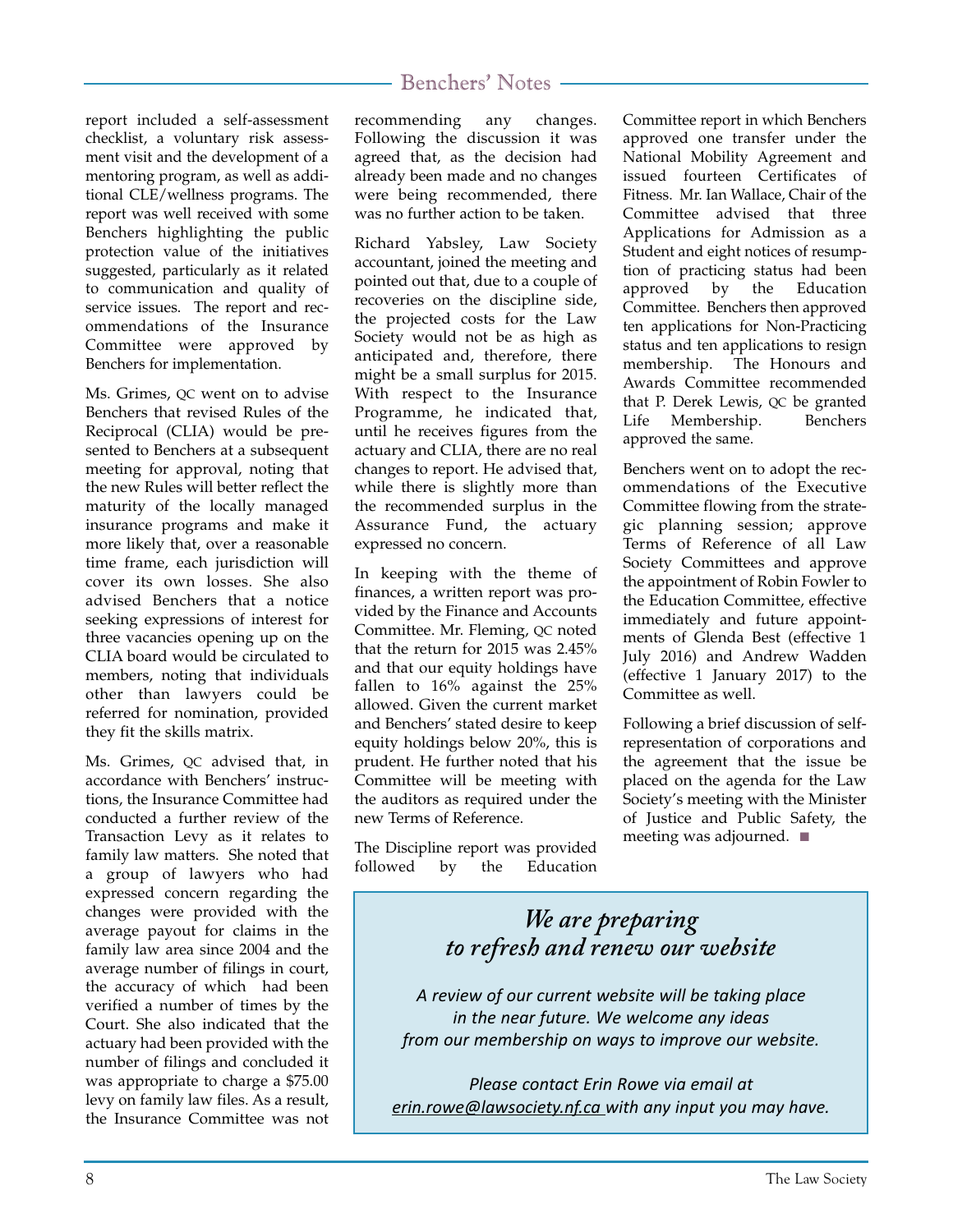# **Law Society of Newfoundland and Labrador Mandatory Continuing Legal Education Requirements**

*Members are reminded that the mandatory Continuing Legal Education (CLE) program requirements began in January 2016. During 2016 members will be required to complete the CLE requirements, and report their 2016 CLE activities to the Law Society beginning in January of 2017. For reference, please find below further details regarding the CLE requirements. The first report will be due January 31, 2017.*

#### **Introduction**

Beginning in 2016, the Law Society of Newfoundland and Labrador (the Law Society) requires that every practicing member of the Law Society:

- 1. Participate in a minimum level of Continuing Legal Education (CLE) activities annually;
- 2. Provide information to the Law Society annually, outlining details of these CLE activities, using the Law Society's CLE Annual Report and Plan form; and
- 3. Provide a continuing legal education plan for the following year, using the Law Society's CLE Annual Report and Plan form.

#### **Mandatory CLE Requirements** Specifically, the Law Society requires all practicing members to complete a minimum of 15 hours of eligible CLE activities annually.

Members are expected to report their 2016 CLE activities, and their future CLE plans for 2017, using the CLE Annual Report and Plan form which will be provided by the Law Society. The first CLE Annual Report and Plan must be submitted in January 2017, and, thereafter, in January of each succeeding year. We are investigating the implementation of an online tool for this purpose.

#### **Eligible CLE Activities – Content Requirements**

Eligible CLE activities must contain significant substantive law or practical content with the primary objective of enhancing a member's professional competence. As indicated above, members will be required to complete a minimum of 15 hours of eligible CLE activities annually. Eligible CLE activities must be:

- relevant to the member's present or perceived future professional needs;
- directly related to the member's current or anticipated practice areas; and/or
- relevant to professional ethics and the professional responsibilities of lawyers.

Eligible CLE activities should include significant substantive, procedural, technical or practical legal content.

The mandatory CLE activity requirement can be met in many ways; for example, in a classroom setting, by reading legal publications (periodicals, digests and journals), listening to podcasts, watching recorded programs and seminars, or through live online CLE programming.

Eligible CLE activities will include activities and content dealing with one or more of the following areas:

- the practice of law (including ethics, professional responsibility, practice standards, substantive law, procedural law, etc.);
- lawyering skills (such as advocacy, drafting, research, communi-

cations, interviewing, negotiation, etc.); and

• practice management (including client relations, wellness, time management, practice technology, etc.).

#### **Examples of Eligible CLE Activities**

To qualify as an eligible CLE activity, the activity must be directly related to improving professional competence in the member's practice.

Some examples of eligible CLE Activities would include:

- Attendance at live CLE activities – Attendance at live seminars, courses, educational components of conferences, live webcasts, telecasts or live online courses, etc., would all be eligible activities, provided the content requirements (outlined above) are met. *(N.B. Obviously, only those hours where a member is in actual attendance at the course, seminar or educational component of a conference, etc. are considered eligible hours.)*
- Teaching/Lecturing/Instructing in a law course, CLE seminar, etc. – Teaching in a legal context is an eligible activity, to a maximum of six hours per year, provided that the content requirements (outlined above) are met in the material that is taught. There are no restrictions or requirements on the audience, except that presentations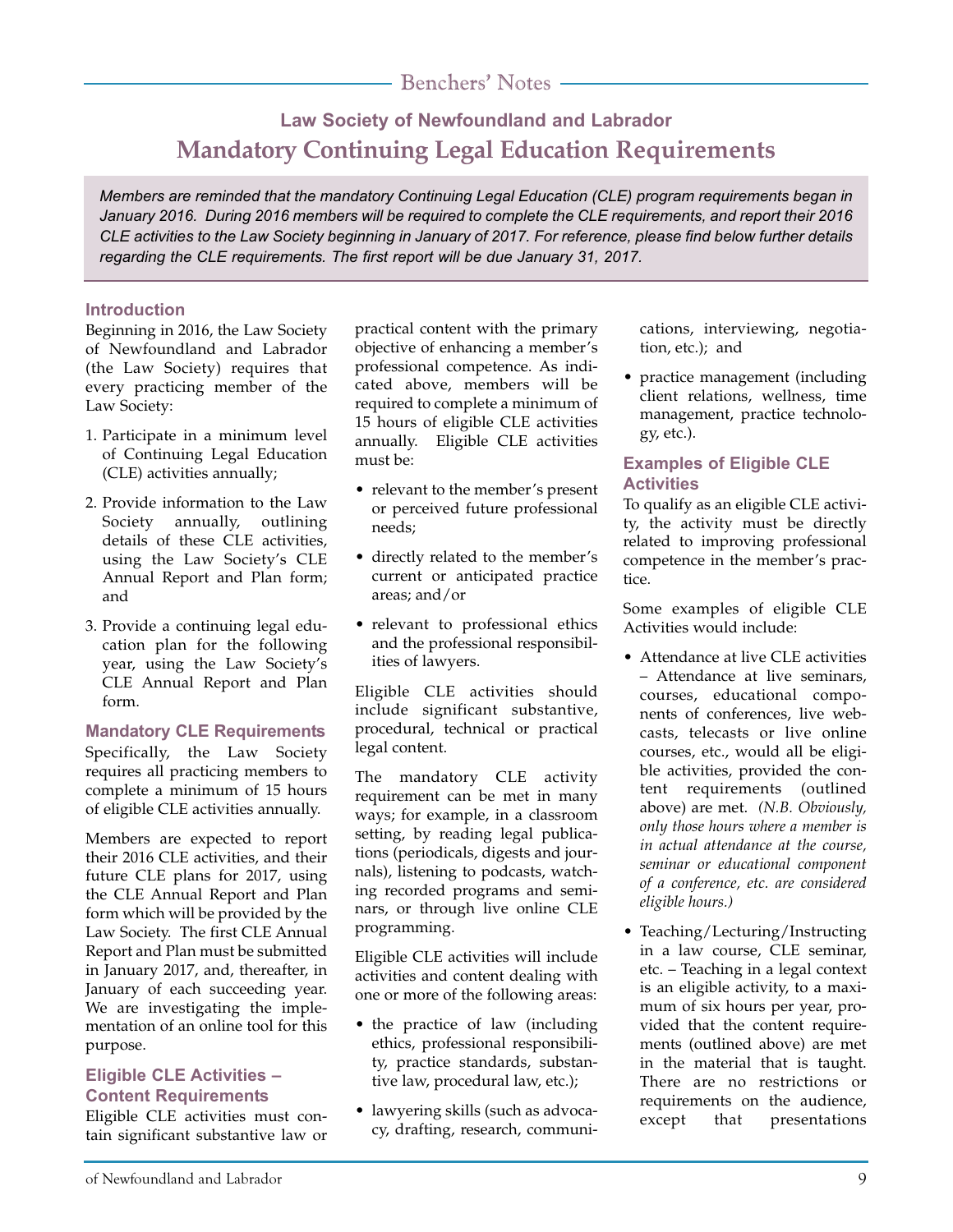designed for clients would not count towards eligible CLE activities.

- Writing Authoring legal texts, legal articles or other written materials is an eligible CLE activity, to a maximum of six hours per year, provided that the content requirements (outlined above) are met. As well, to be an eligible CLE activity the primary purpose of the written material should be for use in an educational program, or to educate about the law. However, written material produced as part of the member's regular employment or practice, or for client development, would be excluded.
- Self-study/Reviewing written or recorded materials – Self-study or reviewing written materials (current legal articles, textbooks, case reports, journals etc.) or reviewing recorded CLE courses or activities (recorded online seminars, podcasts, recorded audio or video CLE courses etc.) are eligible CLE activities, to a maximum of 3 hours per year, again provided the content requirements (outlined above) are met.

#### **Examples of Non-Eligible CLE Activities**

Some examples of non-eligible CLE activities would include:

- Activities which do not meet the content requirements (outlined above) or which are not directly related to improving professional competence;
- Activities relating to mentoring, including being a Principal to an Articled Student-at-Law;
- Activities relating to marketing or profit maximization or primarily designed for clients;
- Activities undertaken for an employment purpose, or prepared and delivered in the ordinary and usual course of practice or employment.

#### **Compliance with the Requirements**

It will be each member's responsibility to ensure that a proposed CLE activity meets the content requirements set out by the Law Society and, therefore, qualifies as an eligible CLE activity.

The Law Society will have discretion to determine whether specific activities meet the requirements and are,

or are not, eligible CLE activities. It is anticipated that the Law Society will not be unreasonably prescriptive or rigid in assessing what is or is not an eligible CLE activity.

The Law Society will not assess or accredit providers, content or subject matter in advance. However, it is anticipated that many professional learning activities will qualify and meet the requirements of an eligible CLE activity, provided a common sense and reasonable nexus or link can be demonstrated between the activity and an enhancement in professional competence.

#### **CLE Annual Report and Plan - Reporting Requirements**

Members will be required to complete and submit a document annually to the Law Society, referred to as a *CLE Annual Report and Plan form*. This document will have two parts; a report on eligible CLE activities for a given year and a plan for CLE activities for the following year.

The CLE Annual Report portion of this document will provide details on the member's CLE activities for the year in question. The CLE Plan portion of the document will con-

# **Custodianships**

The Law Society currently has possession of files from the following lawyers:

Alan Carter Christopher Sullivan Claude Sheppard David Pitcher David Sparkes Doug Harvey Fabian O'Dea Frederick R Bishop

- Gerard Griffin Gerard Gushue Glen Bursey Glube Jewell Gordon Seabright Hugh Coady James Nurse
- Jody Saunders Keith Rose Kent Morris Michael Drover R A Parsons / O'Neil William Browne William Parsons

Members can contact Lisa Kennedy, Custodianship Assistant for details on any of the above by email at lisa.kennedy@lawsociety.nf.ca or by telephone at 758-0822.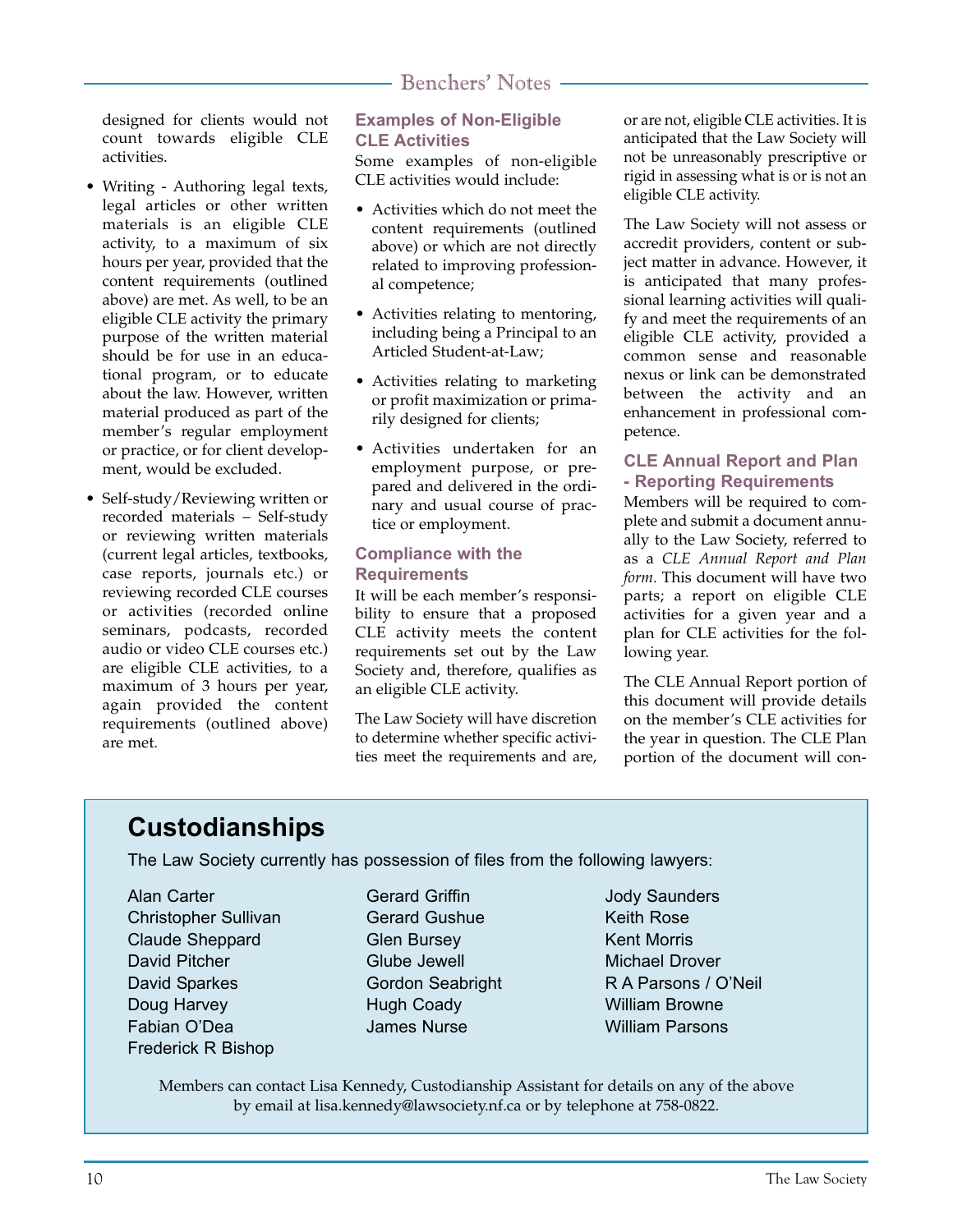#### tain a series of questions aimed at helping members identify their professional development activities for the following year. It is meant to provide a useful framework and guideline by which members can plan to participate in future professional development activities which are relevant to their needs and practice areas, and which can further enhance their competence.

This CLE Annual Report and Plan form will provide an annual record of members' CLE activities and will also provide a framework by which members can assess and meet their future requirements for professional development and continuing legal education. The submission deadline for filing in a given year is January 31st of the following year.

#### **Failure to Report or Comply with Requirements**

Benchers resolved that, pursuant to Rule 6.20(4)(ii), a late filing fee of \$100.00 would be mandatory in the

# Benchers' Notes

event of a failure to file the Annual Report and Plan by the deadline. Other sanctions may also include the requirement to make up the required hours of eligible CLE activities within a specified time period, administrative suspensions, and possible engagement of the disciplinary process set out in the *Law Society Act, 1999*.

#### **Exemptions**

Members who are subject to comparable mandatory CLE requirements in another Canadian jurisdiction (for example, a member of another Canadian Law Society who has fulfilled that other Law Society's requirements by participating in CLE activities), may count these CLE activities towards the requirements of the Law Society of Newfoundland and Labrador.

Members with non-practicing or life membership status are not required to meet the requirements

while not practicing. A member holding both non-practicing and practicing status in the same year will need to meet the requirements for that part of the year when practicing status was held.

Members who are claiming an exemption from complying with the requirements can identify their exemption on the CLE Annual Report and Plan form.

#### **Monitoring**

The Law Society will monitor compliance with the Mandatory Continuing Legal Education requirements by reviewing CLE Annual Report and Plan forms submitted by members. At the Law Society's request, a member may be asked to provide further information or documentation relating to the details of the member's participation in a CLE activity and/or the eligibility of a reported activity. ■

# Get involved!

The Public Legal Information Association of NL (PLIAN) provides a valuable service to the public and has been doing so since 1984.

PLIAN's mandate is to provide public legal education and information services with the intent of increasing access to justice. The services provided by PLIAN (such as the Lawyer Referral Service, Legal Information Line, school visits, community information sessions and various publications) assist in providing all members of society who require information about the law, legal processes and the administration of justice with easily accessible information.

PLIAN needs help from all of you in carrying out this mandate.

Please contact any of PLIAN's staff at 722-2643 to ask how you may get involved.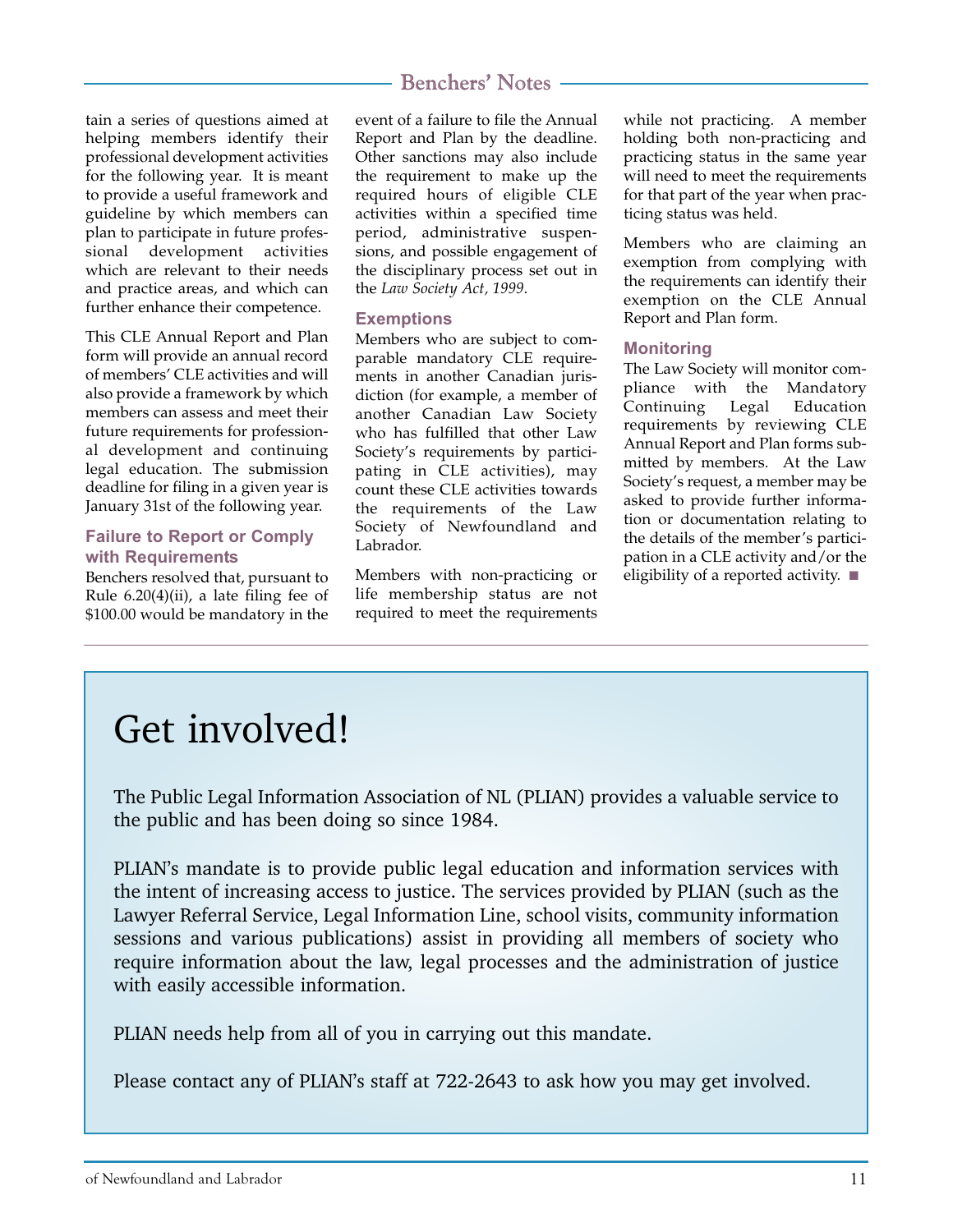# **BEST PRACTICES: Law Society Library**



*"I didn't know you could do that !"*

### **A common response when telling you, our members, the kinds of questions the Law Society Library can help answer.**

## **Below are the types of questions we provide assistance with all the time.**

- *Can you provide any damage awards, from the last five years, for injuries sustained as a result of a broken tibia?*
- *An out of town lawyer, representing a grandson who had inherited his grandmother's house, was presented with invoices from his father, for all purchases he made for his mother during her infirmity. This included grapes and a bottle of water. The grandmother had a will and the lawyer was not the executor of the estate. The lawyer wanted to know if these were valid expenses against the estate?*
- *What is the definition of "domicile of origin"?*
- *As a result of a broken wedding engagement who gets to keep the engagement ring?*
- *Can you provide access to journal articles or books not available in the library collection?*
- *I have access to Westlaw and want to know if you can provide me with some decisions from Quicklaw?*
- *I have a client who was making an application to vary child support based on undue hardship. Can you provide any cases where the payor, who lives out of province, has high access costs, their current spouse is on medical leave and they have two additional children, has had support payments varied?*
- *Would you be able to get me a copy of the Intestate Succession Act as it was in December 1969?*

*With the arrival of new students and articled clerks, this is a timely reminder to members, old and new, of how the Law Society Library can assist you.*

*Contact Gail Hogan and Rosie Myers at lawlibrary@lawsociety.nf.ca or 753-7770. We look forward to hearing from you!*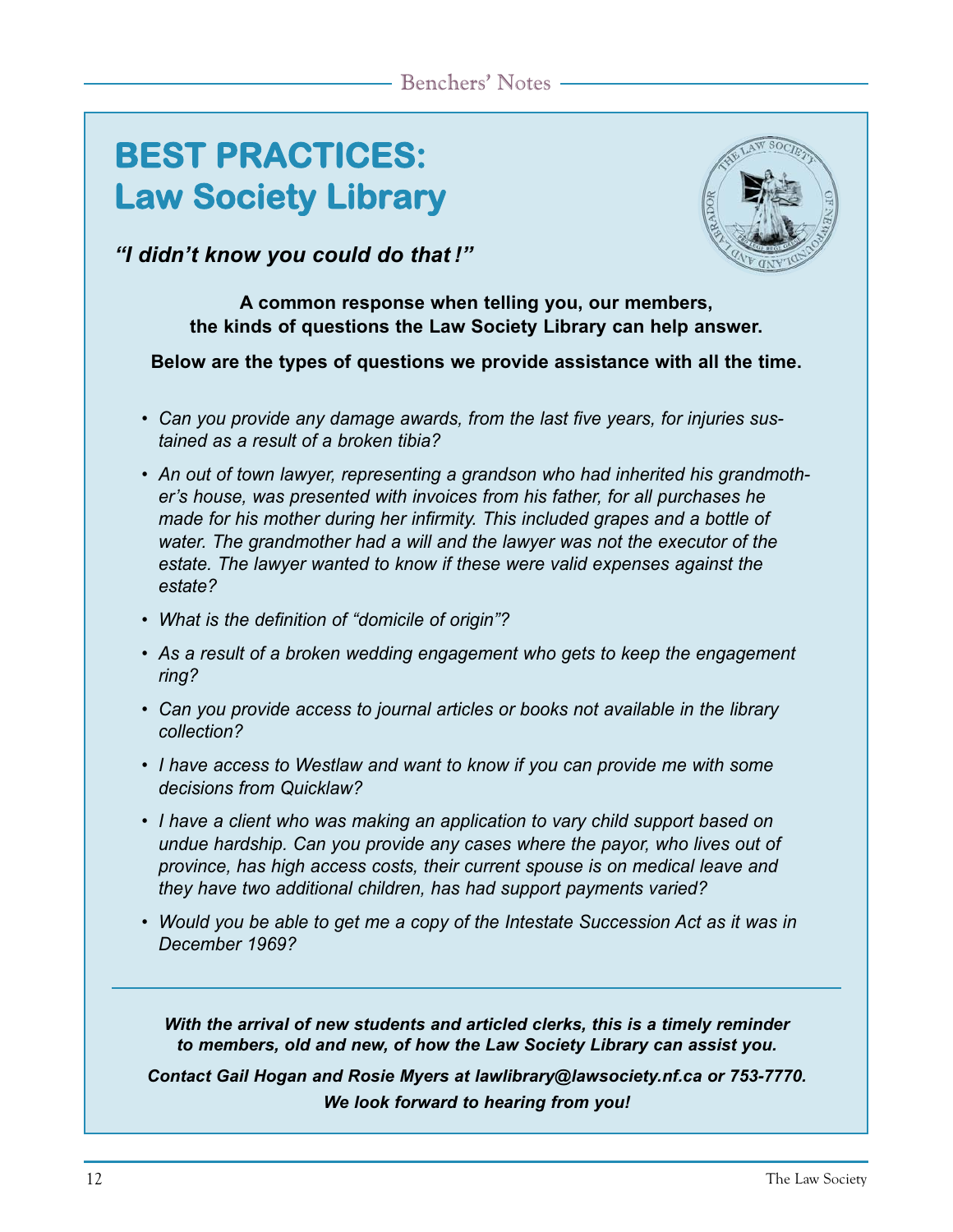# **Complaints Authorization Committee**

The Complaints Authorization Committee, a statutory committee comprising two lawyers and a public representative all of whom are Benchers of the Law Society, reviews the *allegation* to determine whether there are reasonable grounds to believe that the lawyer has engaged in conduct deserving of sanction. If the answer is no, then the Complaints Authorization Committee will dismiss the *allegation*. The *Act* prescribes that a complainant whose allegation is dismissed by the Complaints Authorization Committee, may file a notice of appeal, within 30 days, with the Registrar of the Supreme Court.

When the Complaints Authorization Committee's opinion is that there are reasonable grounds to believe that the lawyer has engaged in conduct deserving of sanction, there are two results:

- (i) the *allegation* is considered as constituting a Complaint; and
- (ii) the Complaints Authorization Committee may issue a letter of counsel or a letter of caution to the lawyer, or instruct the Vice-President to file the Complaint against the lawyer and refer it to the Disciplinary Panel.

Counsel is advice. Caution is a warning. Both are intended to assist the lawyer in his or her future conduct. A finding of guilt has not been made against the lawyer because a finding of guilt could only be made following a Hearing.

The following information is provided to inform members as required by *Law Society Rule 9.06(5)*

A Letter of Counsel was issued by the CAC with respect to the following Complaint.

Complaint that the member's failure to advise the client in a timely manner that the member could not act due to a potential conflict, does not comply with the standard of conduct contemplated by the *Code*. The Complaints Authorization Committee counselled the member that the standard prescribed by the *Code of Professional Conduct* requires that lawyers examine whether a conflict exists at the outset and inform the client in a timely manner. *(Code of Professional Conduct (2013), Chapter 3, Rules 3.2-2 and 3.4-1)*. ■

## **NEWFOUNDLAND & LABRADOR CONTINUING LEGAL EDUCATION**

P.O. Box 1028, St. John's, Newfoundland & Labrador, A1C 5M3 Tel: 722-4740, Fax: 722-8902, e-mail: cle@lawsociety.nf.ca

# Assessing Damages: How Much is it Worth?

A seminar by **Ms. Cara Brown**, Brown Economic Consulting Inc., Calgary, Alberta Author of *Damages: Estimating Pecuniary Loss*

Friday, June 24, 2016 from 9:00 am – 11:30 am

3rd Floor, Law Society Building, 196-198 Water Street, St. John's

#### **Overview of the Presentation**

Quantum evidence is routinely required in cases involving persons whose careers and earning capacity have been interrupted due to an incident. While a motor vehicle accident is often the common cause of such an incident, other reasons can include a slip and fall, medical malpractice, wrongful imprisonment, wrongful dismissal, wrongful death and sexual assault.

This seminar will introduce counsel to some revolutionary advances in quantifying damages (for example in the realm of fatality cases), deal with complications in injury and death cases arising from self-employed plaintiffs, as well as introduce some helpful and free electronic aids used in quantifying damages. Live demonstrations of Brown Economic's free economic loss calculators will be provided to assist counsel, particularly given the reality that more and more claims are being mediated rather than proceeding to trial. Ancillary materials that can assist counsel in compiling information for their cases will be provided, and examples of Brown Economic's monthly newsletter (Brown's Economic Damages Newsletter) will also be included.

• Registration deadline is Thursday, June 23, 2016 •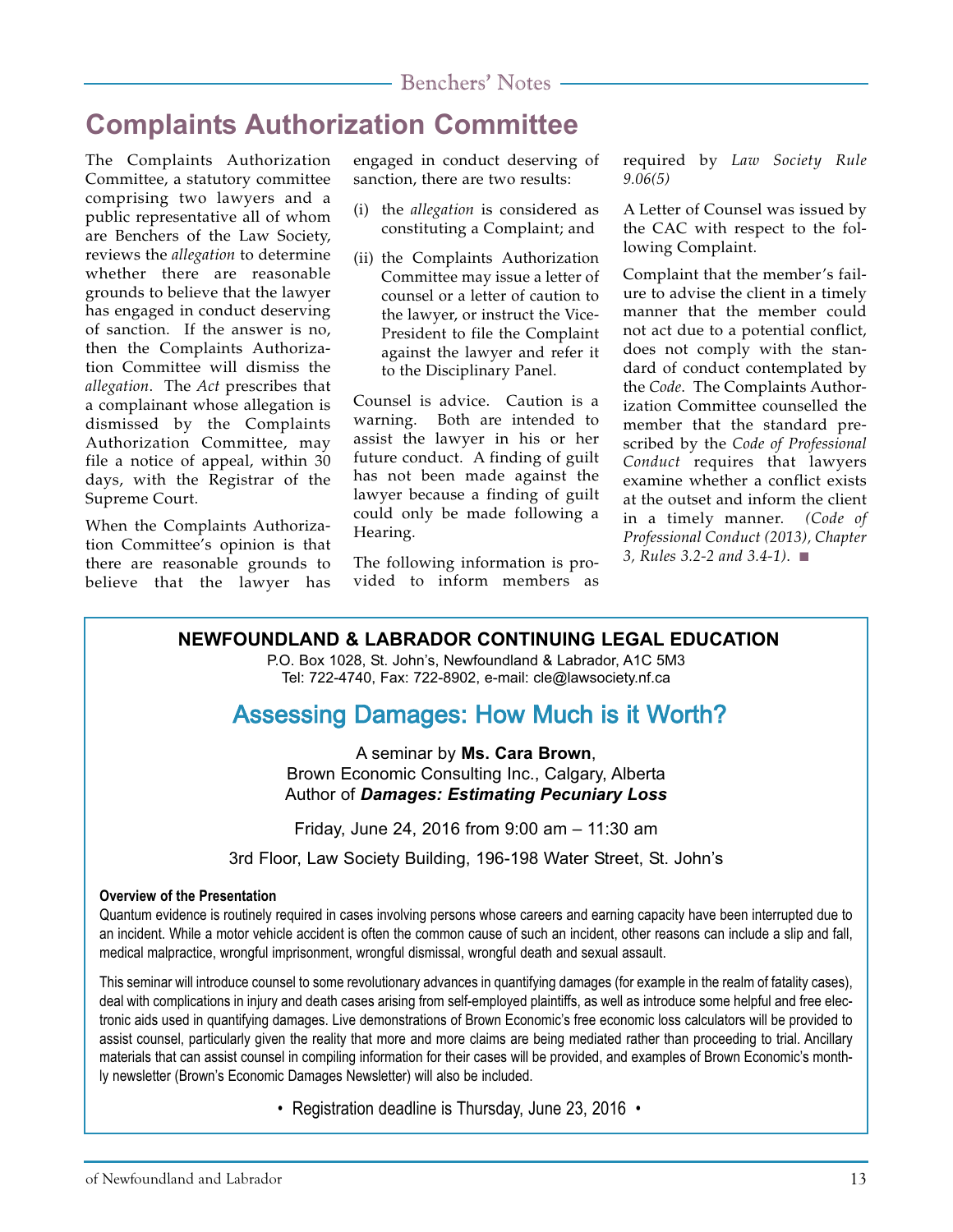# Does your client need a workplace investigation?

# Workplaces should be respectful and healthy

To avoid workplace issues - business, financial, and/or legal organizations need to assertively address them in the workplace before they arise, and respond if and when they do.

## Our services include:

- $\triangleright$  Conducting workplace investigations,
- $\triangleright$  Undertaking workplace assessments to identify root causes and recommend solutions, and
- Assisting organizations develop or enhance respectful ≻ workplace policies.



Colleen Hanrahan, MSW, JD, PhD is the principal consultant with Workplace Investigations, operating under The Institute for the Advancement of Public Policy, Inc., an established management consultancy business.

Dr. Hanrahan has conducted workplace investigations, such as complaints of sexual harassment and violation of respectful workplace policies. She has served on an administrative tribunal, and has a background in law, social work, and policy development to complement her critical workplace assessment skills.

## **Workplace Investigations**

# The Institute for the **Advancement of Public** Policy, Inc.

PO Box 23005 St. John's, NL A1B 4J9

Tel: 709-739-0833

Cell: 709-687-4962

Email: chanrahan@nfld.net

LinkedIn https://ca.linkedin.com/in/colleen-ahanrahan-6b963019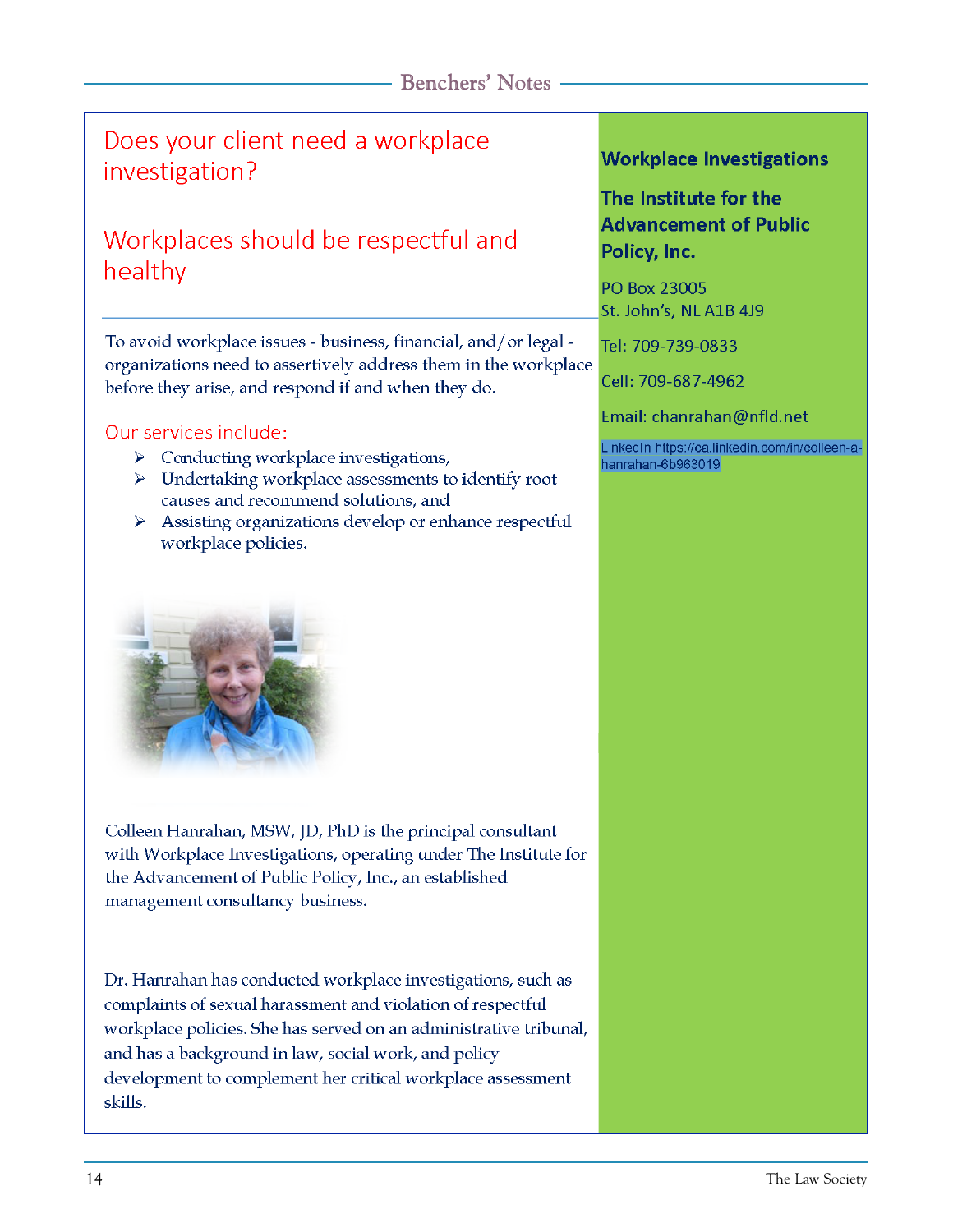# **Changes in Status**

The following changes in status were approved by Benchers sitting in Convocation October 2015 – February 2016:

Ronald Noseworthy, QC July 16, 2015 Christina Spurrell September 10, 2015 Candace Summers September 28, 2015 Laura Brown Laengle October 30, 2015 Robert Bradbury November 13, 2015 Cheryl Mullett November 16, 2015 Joshua Handrigan December 9, 2015 Kimberly Burridge December 10, 2015

### **Resumption of Practicing Status**

- 
- Edward Langdon January 12, 2016 Keir O'Flaherty January 21, 2016 Kimberly Burridge January 28, 2016 Jodi MacDonald February 4, 2016 Andrew Parsons February 10, 2016
- Elyse Bruce December 21, 2015 Robin Reid December 21, 2015 Daniel Furey December 21, 2015

## **Practicing to Non-Practicing Status**

Solene Marie-Paule Murphy 10 July 2015 Jonathan Fowler 20 July 2015 Matthew Moulton 14 August 2015 Judith Rae 18 July 2015 Thomas Marshall, QC 1 January 2015 Jennifer Lundrigan 8 June 2015 Julia Smart 21 May 2015 Gordon Aylward 23 June 2015 Katrina Trask 4 July 2015 Daniel Murphy 15 June 2015 Gerald Wetzel 1 March 2015 Violet Ford 1 August 2015 Jordan Hodder 10 September 2015 Jeremy de Jong 1 October 2015 Mary Hatherly 19 October 2015 Meghan So 13 October 2015

## **Members Granted Permission to Resign Membership**

Gregory Jarvis 8 July 2015 Keir O'Flaherty 3 July 2015 William Rowe, QC 31 December 2015 Sarah Lane 3 December 2015 Peter Ringrose 1 November 2015 Stanley Marshall 31 December 2015 Paul Stapleton 1 January 2016 Susan Nickerson-Graham 1 January 2016 Maggie Noseworthy 1 January 2016 Donald Rankin 1 January 2016 Kimberley Wilton 31 January 2016 Malcolm MacKillop 31 December 2015 Nicole Deveau 1 January 2016 Ginger Holmes 1 January 2016 Ivan Nault 1 January 2016

Ernest Boone, QC 29 October 2015 Danielle Somerton 9 November 2015 Rebekkah Sheppard 23 November 2015 Michael Peddle 1 December 2015 Edward Langdon 4 December 2015 Darragh McManamon 31 December 2015 Nicholas Whalen 31 December 2015 Wayne Chamberlain, QC 31 December 2015 Kimberley Burridge 1 January 2016 Gregory Dickie 1 January 2016 Brandon Trask 29 January 2016 Megan Sheppard 25 January 2016 Robert Bursey 1 January 2016 Felix Collins **1 January 2016** 

Ginger Holmes 23 October 2015

# *In Memoriam*

*Since the Fall 2015 edition of Benchers' Notes, Benchers and members were saddened to hear of the passing of the following members and former members:*

**The Hon. Mr. Justice Thomas Alexander Hickman** called as a Solicitor on April 7, 1948; called as a Barrister on April 9, 1948, Roll #212

> **James Leslie Thistle, QC** called April 10, 1979, Roll #470

> **John Geoffrey Kelly** called April 15, 1971, Roll #316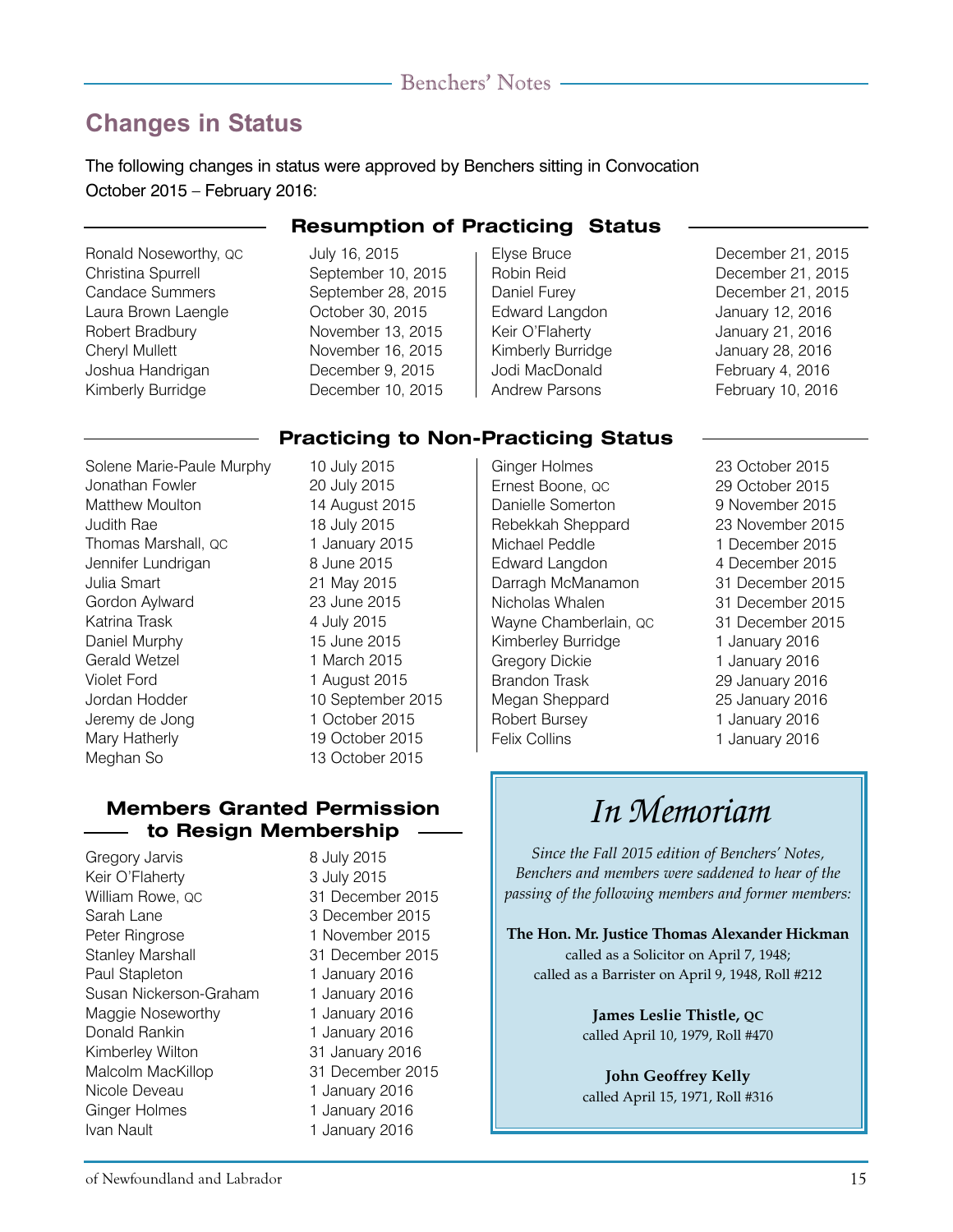# **National Family Law Program NFLP - 2016**

The National Family Law Program is being presented at the St. John's Convention Centre, adjacent to the Delta Hotel, from 11 to 14 July 2016.

The Program's conference office opens 1 PM on Sunday, 10 July and a reception will be held later same date, at the Centre.

Program faculty is comprised of judges, lawyers, family law teachers, and other professionals, from across Canada and the United States. They will conduct intensive plenaries and seminars which comprehensively address legal, financial and therapeutic issues encountered by lawyers in Canada who accept family law retainers.

Program subjects include:

- economics of practicing family law
- innovation in family law practice and process, including paper and paperless practices
- advocacy
- alternative dispute resolution
- professional responsibility, including adversarial ethics in resolving disputes
- unique strategies for settling cases
- role and impact of social media
- forced marriages
- parenting
- child and spousal financial support,
- valuation and division of pensions and professional practices in property disputes, and
- polyamorous relationships

Papers prepared by faculty, exclusively for the Program—the 16<sup>th</sup> bi-annual—will be provided in digital format to Program registrants.

This Program will be submitted for approval for professional education credits.

Please refer to the website for Program updates and on line registration at www.flsc.ca, then click on the link at the bottom of the page for the National Family Law Program or email nationalfamilylawprogram@sympatico.ca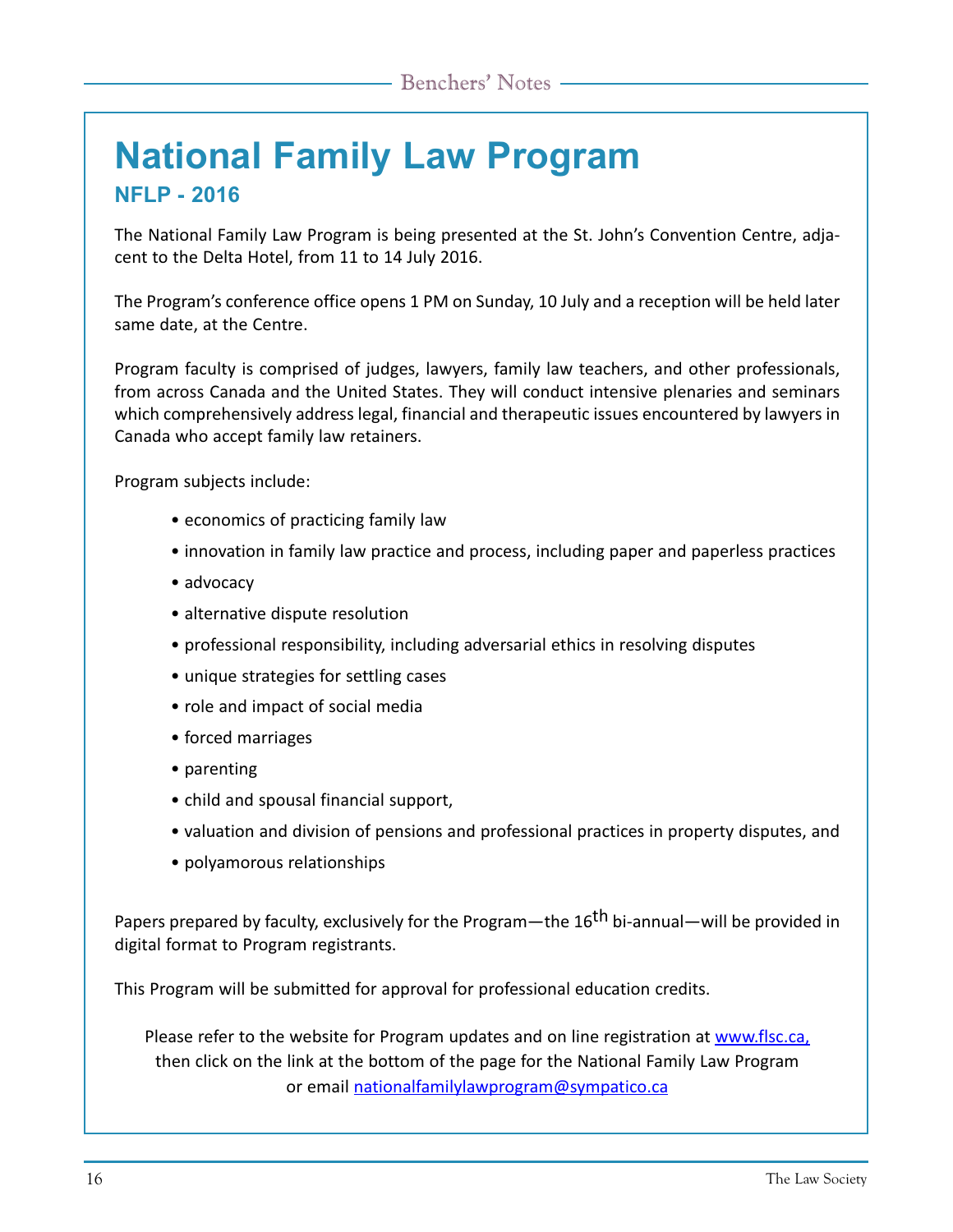# **SPECIAL CALL CEREMONY**

Patrick Shea, a member of the Law Society of Upper Canada, is the driving force behind what he hopes will become a pan-Canadian movement: that in each of the Canadian provinces there be a ceremony to call to the Bar of their respective jurisdictions those individuals who were students-at-law in the immediate pre-World War I period, but who left their studies in order to enlist and fight in the war in Europe, and who were subsequently killed in the war. This would be a posthumous or honorary call, recognizing the contribution these individuals made, giving up their life and prospective career in the law in order to fight for King and Country. There are more than 100 of these students-at-law across Canada, with 60 alone in Ontario. There is only one from Newfoundland: Cecil Bayly Clift.

There were, however, three other students-at-law who gave up prospective legal careers to partake in the war effort. One was Harris Rendell Oke, who was in the final year of his articles when he joined the Newfoundland Regiment in 1914. In 1915 he transferred to the Royal Scots Regiment and following the war joined the staff of the British Colonial Office, serving in Nigeria and the Gambia, in West Africa, until his death in 1940.

The second was William F. C. Hutchings, the son of Charles Hutchings, a member of the Newfoundland Bar who later became Chief of Police. A graduate of Mount Allison University, Will Hutchings was also in the midst of articles when the war broke out. He received permission to join the Newfoundland Regiment, and like Harris Oke, was one of the First Five Hundred or Blue Puttees. He survived the war and returned to St. John's, where he

*by Bert Riggs*

attempted to complete his articles but was unable to do so, most likely as a result of post-traumatic stress disorder.

The third was Janet Miller, the first woman enrolled as a student-at-law in Newfoundland, who left her studies to become a member of the Voluntary Aid Detachment, a Britishbased organization that trained women to serve as nursing assistants (nurses in all but name) in recuperation hospitals in the United Kingdom and in casualty hospitals in France and Belgium. Miller served to the end of the war, carrying on despite the death of her husband, Eric Ayre, whom she had married in June 1915, at Beaumont Hamel on 01 July 1916. When she returned from Europe after the war ended she said she felt too old, too tired and too far removed to resume her legal studies.

There is one other individual who can be added to this group of four: John Clift, Cecil Bayly Clift's younger brother. He entered into articles with E. S. Pinsent shortly after the war ended but died before he could complete them. His death resulted from complications suffered from wounds he had received in the war.

It is the intention of the Law Society of Newfoundland and Labrador to call these five former students at law to the Bar of Newfoundland and Labrador posthumously. By honouring all five of these students-at-law in this way we are recognizing the sacrifice that each of them made, putting their careers as prospective members of the legal profession on hold for what they perceived as the greater good. Since it was widely believed that the war would be over within a year, in all likelihood, each of them planned to return and pick up where they had left off or, in John Clift's

case begin, their law studies. By including Janet Miller in this group, we would also be recognizing the contribution that she made to the entry of women into the legal profession in this province and the sacrifice that she made by relinquishing her long-held dream of becoming a lawyer.

Special Call to the Bar ceremonies have already been held by the Law Society of Upper Canada and by other Canadian jurisdictions. The one for Newfoundland and Labrador will take place in conjunction with the regular Call to the Bar ceremony in October 2016. It is hoped that members of the families of these five individuals will be able to attend and be part of this very special ceremony. In that regard, any assistance members of the Newfoundland and Labrador Bar may be able to provide in identifying family members of these men and this woman will be greatly appreciated.

In addition, as part of the Law Society's overall efforts to commemorate the 100th anniversary of World War I, a commemorative booklet in which we highlight the military exploits and legal careers of each of the members of the Law Society who were directly involved in World War I, will be published. It will include those members of the profession who were members of the Bar and joined up after war was declared, those who completed articles and were called to the Bar in the post-war period and the five former students referred to above. Each of these individuals has a story to tell and the Law Society is the appropriate body to tell their stories and make them known to the wider public. Further details will made available as definitive plans take shape. ■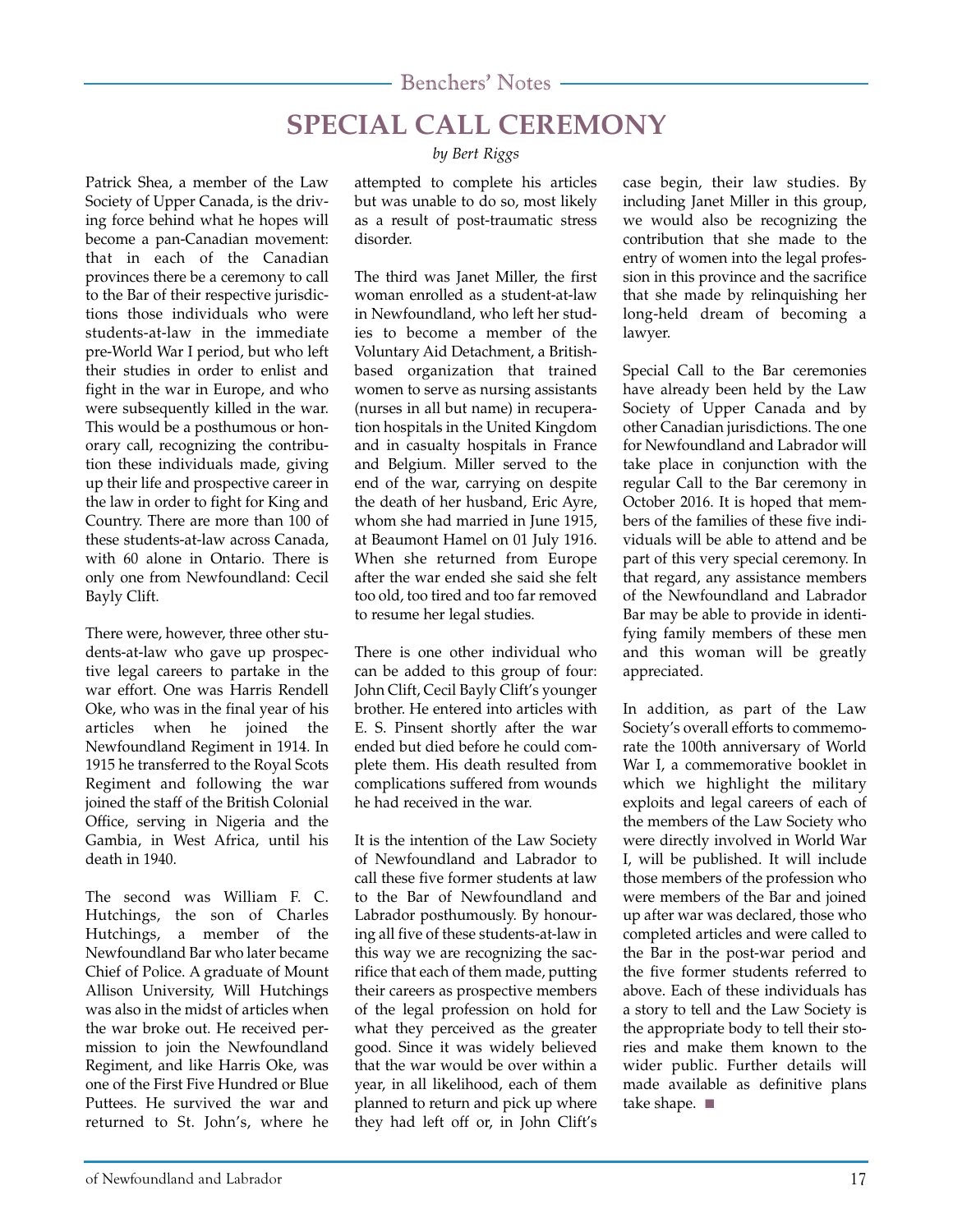# **Insurance and Risk Management**

Benchers have approved the following Loss Prevention Initiatives developed by the Insurance Committee as part of the Law Society's ongoing risk management.

A **Loss Prevention Self-Assessment Checklist** has been created with a particular focus on addressing the following top three causes of insurance loss, which together represent 95% of insurance claims:

- 1. **Systems / Procedures / Administration:** missed deadlines (ex. limitations), poor office procedures and time management errors (55%)
- 2. **Communication:** Failure to follow client's instructions, poor communication with client / others (28%)
- 3. **Law:** Failure to know and properly apply the law (12%)

The Checklist is being offered as a tool and resource for members, completion of which will qualify for credit toward the Mandatory Continuing Legal Education activity for 2016.

The Loss Prevention Self-Assessment Checklist can be found on the Law Society's website under the Insurance and Risk Management/ Loss Prevention section.

## **Introduction to the Mentoring Program**

Continuing with Loss Prevention Initiatives, the Lawyers' Insurance Programme and The Law Society have determined there are benefits to the profession that can result from a Mentoring Program for members. The Program proposed here will be voluntary, a service by experienced practicing insured members who agree to provide less experienced members with assistance on a specific file.

Informal mentoring has occurred within the profession for decades. The more formal Mentoring Program proposed will put some structure to current networking and, in doing so, assist those who might be hesitant about asking for help, or who simply don't know where to turn for guidance.

There are many benefits for the Mentee and Mentor in a more formal Mentoring Program. The Mentee is less likely to make incorrect choices of procedure or substantive errors in law when provided the benefit of a Mentor's greater experience, even when the Mentor provides only the opportunity for brainstorming. And for Mentors there is the added benefit that they may themselves undergo self-reflection and self-evaluation of their own risk practice and risk management techniques. And both Mentee and Mentor will benefit from expanding their personal network and improving camaraderie among members while enhancing career satisfaction.

### **Our goals for the Mentoring Program include:**

- Fostering the development of practical skills;
- Improving legal ability and professional judgment;
- Increasing knowledge of legal customs;
- Encouraging the use of best practices and highest ideals in the practice of law; and
- Promoting collegial relationships among legal professionals.

#### **How Does the Program Work?**

The Insurance Administrator will maintain a list of volunteer Mentors.

During regular business hours, a potential Mentee may contact the Insurance Administrator through the Lawyers' Insurance Programme's dedicated phone line at (709) 722-6008, through email to insurance@lawsociety.nf.ca or by completing a Mentor Request Form.

In each instance, the Mentee will make reference that he or she wishes to access the Mentoring Program and will identify from the following area of law for a referral: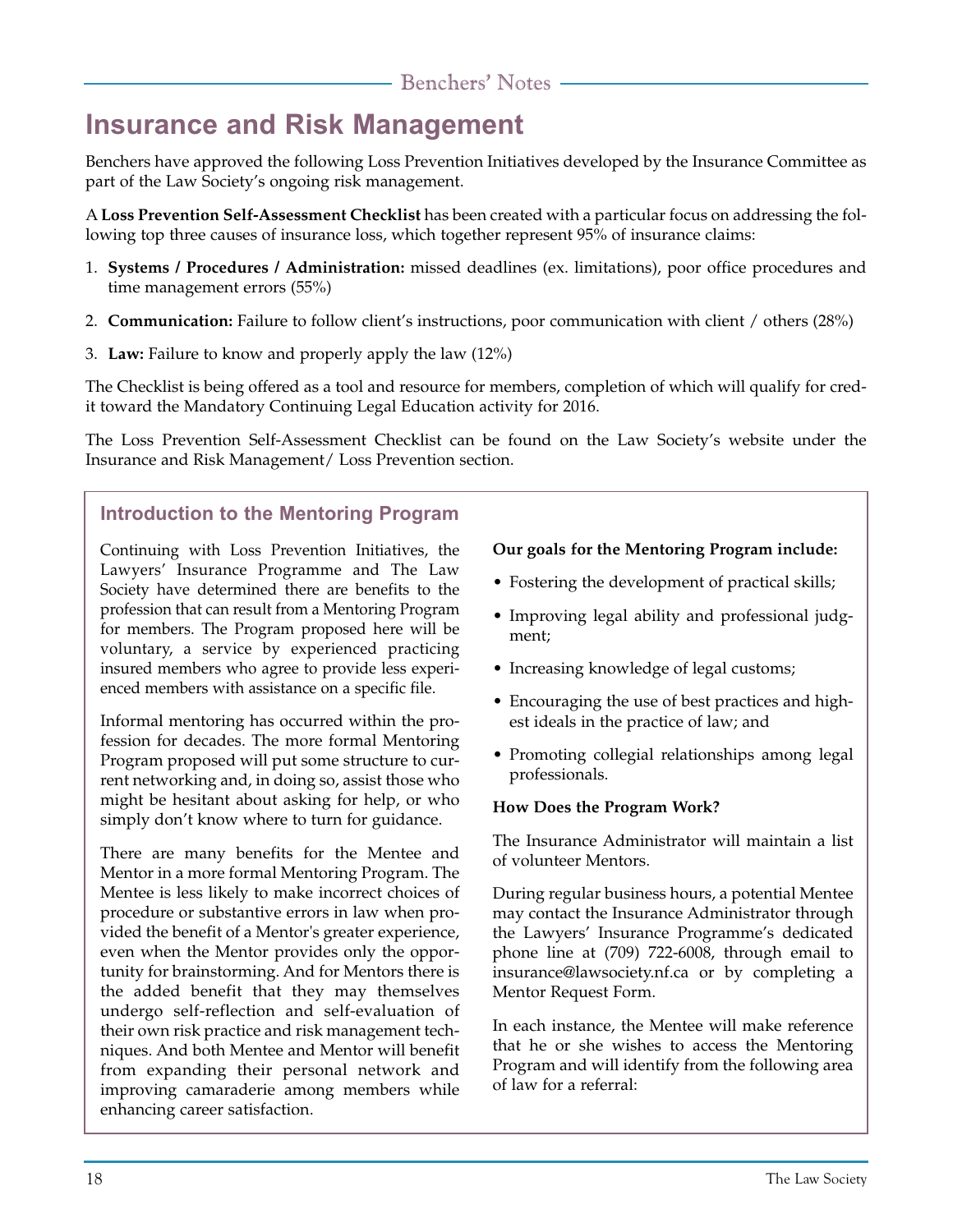| Real Estate                                 | Civil Litigation           |
|---------------------------------------------|----------------------------|
| Commercial                                  | Estate Planning and Admin. |
| Matrimonial/Family                          | Corporate                  |
| Admiralty                                   | Intellectual Property      |
| Criminal                                    | Тах                        |
| Administrative/Boards/Tribunals Arbitration |                            |
| Employment/Labour                           | Mediation                  |

Bankruptcy/Insolvency/Receivership

The Insurance Administrator will provide two contact names as appropriate to the subject area requested. It will be the responsibility of the Mentee to contact the Mentor.

The information provided to the Insurance Administrator will be strictly confidential.

#### **Guidelines for Mentor**

- A Mentor must be a practising member in good standing with the Law Society
- A Mentor must be called to the bar a minimum of seven years
- A Mentor need not be senior to the Mentee, but must have sufficient experience or expertise in the subjects under discussion.
- A Mentor may typically play complementary overlapping roles such as a:
	- 1. *Coach*. To help the Mentee learn a new way to tackle a problem, challenge their assumptions and encourage the exploration of new solutions and/or the consequences of potential decisions
	- 2. *Facilitator.* To share knowledge and skills
	- 3. *Communicator.* To listen and address concerns clearly and effectively
	- 4. *Supporter.* To be understanding and provide encouragement

#### **Guidelines for Mentee**

- A Mentee must be a practising member in good standing with the Law Society
- A Mentee must initiate contact with the Mentor allocated
- A Mentee is obligated to verify independently before reliance on any statement of law, procedure or fact made by the Mentor to the Mentee

#### **Rules and Conditions of Use**

- Any communication between the Mentor and the Mentee arising out of participation in the Mentoring Program is for the sole purpose of guiding and teaching about the practice of law and the issues that the Mentee is likely to face in the practice of law.
- Any communication between the Mentor and the Mentee is not intended to be the rendering of legal or professional advice to the Mentee or his or her clients, and the Mentee will not rely upon such communications or cause any client to rely upon them. The Mentee will rely solely upon his or her own judgment, legal opinions, or independent research.
- No lawyer-client relationship is formed between the Mentor and the Mentee as a result of participation in the Mentoring Program. The Mentee will not identify any client to the Mentor or reveal to the Mentor any client confidence, nor will the Mentee seek professional or legal advice from the Mentor about specific legal matters or clients. Instead all discussions about substantive legal matters between the Mentee and the Mentor will be limited to hypothetical situations.
- The Mentor will not co-counsel any matter with the Mentee, nor will the Mentor make referrals to or accept referrals from the Mentee during the term of their mentoring participation.
- The Mentor will not assume any liability or responsibility with respect to any legal matter of the Mentee's clients, nor will the Mentor render professional services to, or take any responsibility either directly or indirectly for any aspect of representation of the Mentee's clients. ■

*The Law Society of Newfoundland and Labrador accepts no liability whatsoever arising from The Mentor Program.*